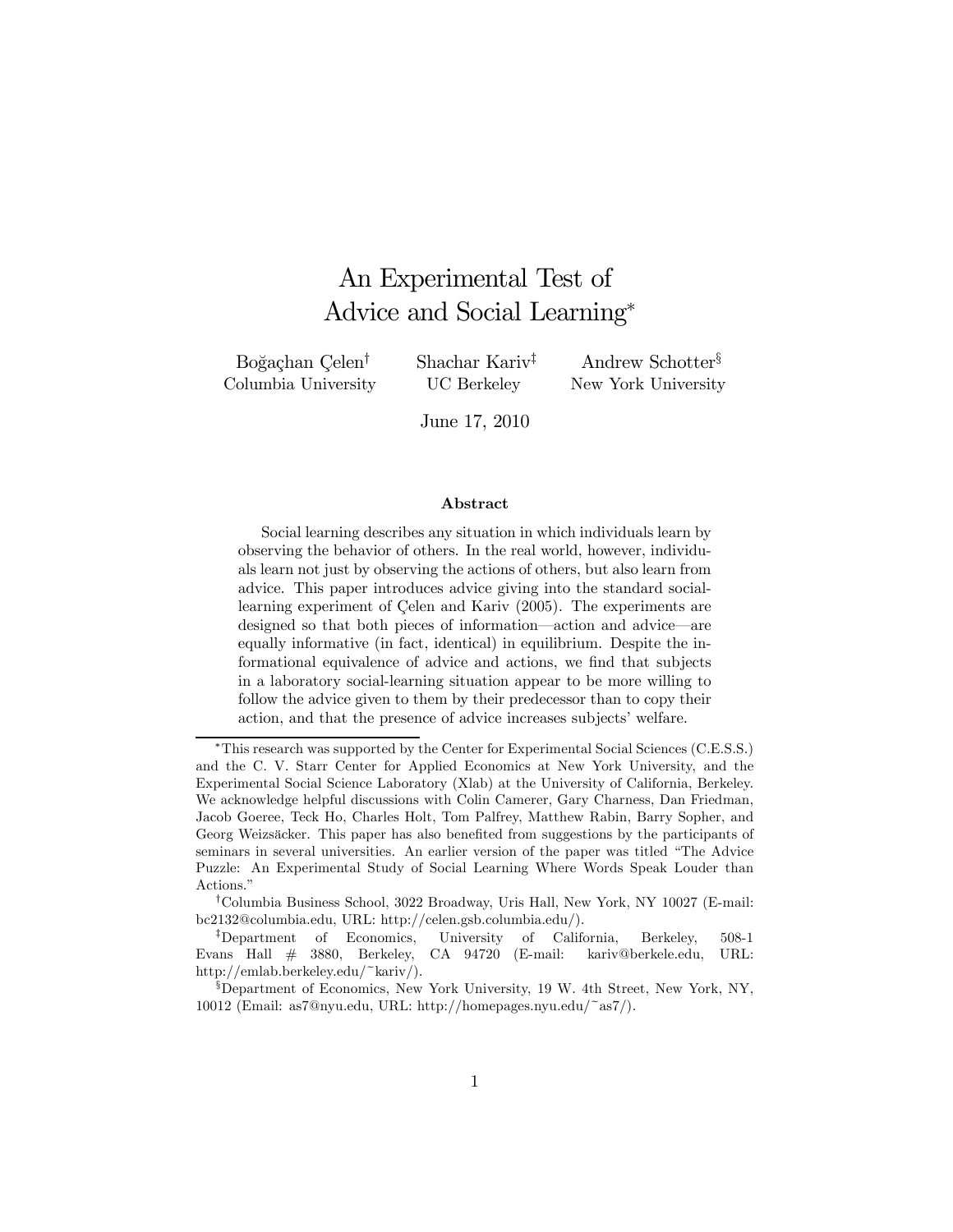## 1 Introduction

Whether choosing a restaurant, adopting a new technology, or investing in a portfolio, an individual's decisions can reveal useful private information. So in social settings, where agents can observe one another's actions, it is rational for them to try to learn from one another. This interaction is called social learning. The literature on social learning contains numerous examples of social phenomena that can be explained in this way. In particular, it has been argued that the striking uniformity of social behavior is one implication of social learning.1

At the same time, the standard social-learning model has several special features that are quite restrictive and deserve further examination. Perhaps most importantly, the odd aspect of the social-learning literature is that it does not really accurately reflect social behavior. In the real world, while people learn by observing the actions of others, they also learn from their advice. For example, people choose restaurants not only by noting which of them are popular, but also by receiving advice about them. Similarly, people choose doctors not only by seeing how crowded their waiting rooms are, but also by asking recommendations about which physician is more qualified. Furthermore, people make their decisions in many situations by relying only on the so-called naïve advice of nonexperts such as friends, neighbors, and coworkers. Thus, social learning tends to be far more social than economists describe it.

In this paper, we introduce advice giving into a standard social-learning situation of the type that has been already investigated theoretically by Çelen and Kariv (2004a) and experimentally by Çelen and Kariv (2004b, 2005). In our experimental design, a sequence of subjects draw private signals from a uniform distribution over  $[-10, 10]$ . The decision problem is to predict whether the sum of all subjects' signals is positive or negative and to choose an appropriate action,  $A$  or  $B$ .  $A$  is the profitable action when this sum is positive and  $B$  is the appropriate action when this sum is negative. However, instead of choosing action  $A$  or  $B$  directly, after observing their immediate predecessor's action  $(A \text{ or } B)$  or receiving advice from their immediate predecessor about which action  $(A \text{ or } B)$  to choose or both and before receiving their own private signal, subjects are asked to select a cutoff that would result in action  $A$  being chosen if the signal they receive is greater than the cutoff and in action  $B$  being chosen if the signal they receive is less than the cutoff. Subjects are informed of their private signal

<sup>&</sup>lt;sup>1</sup>For surveys see: Gale (1996), Bikhchandani et al. (1998), and Chamley (2004).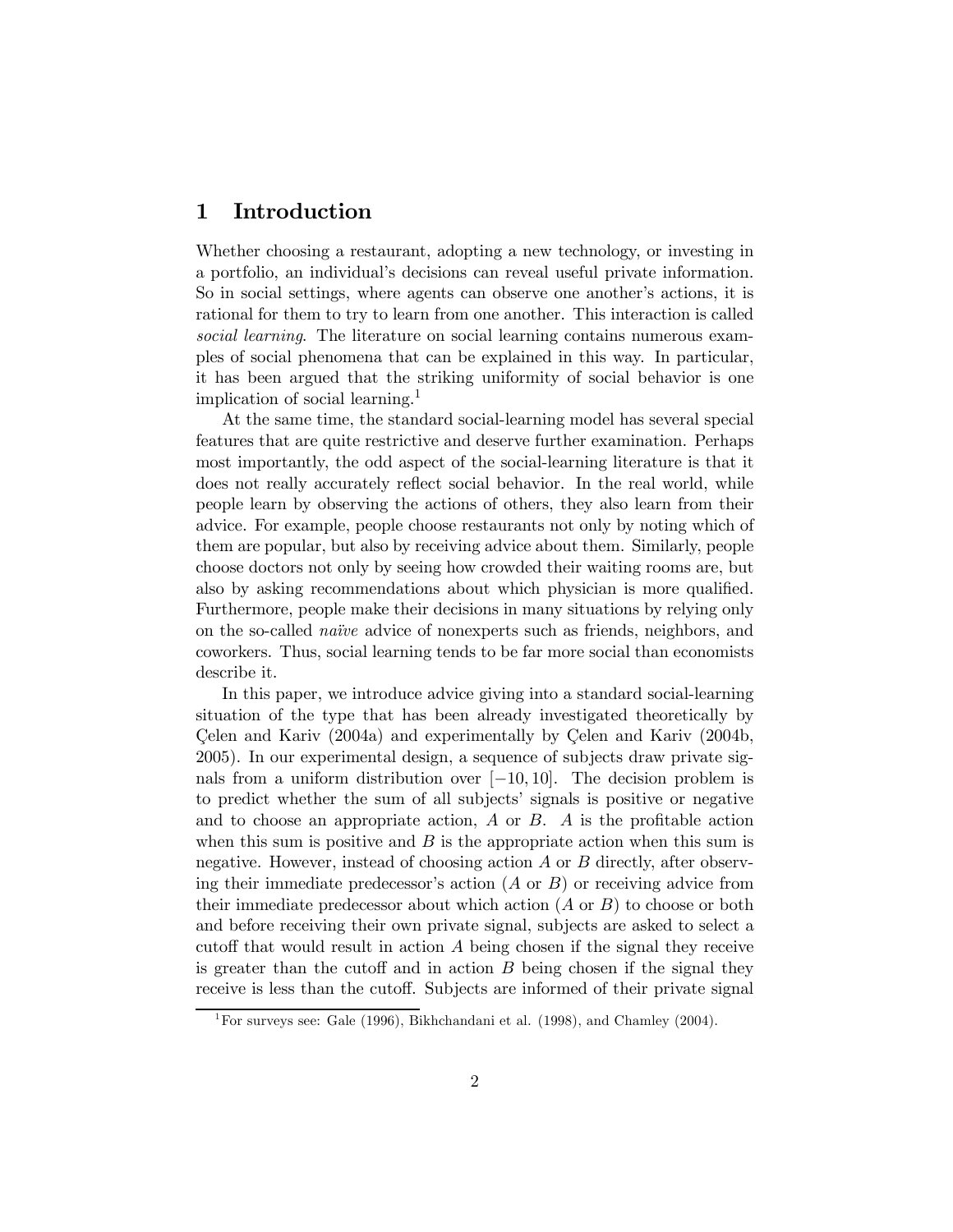only after they report their cutoff; their action is then recorded accordingly. In addition, in the treatments containing advice, after the action is recorded the subject is prompted to give a binary piece of advice,  $A$  or  $B$ , to her immediate successor.

We use two treatments containing advice in our experimental design. In the Advice-Only treatment, each subject only receives her immediate predecessor's advice as to which action to take,  $A$  or  $B$ . In the **Action-**Plus-Advice treatment, each subject observes the action chosen by her immediate predecessor and also receives her advice. In both treatments the subjects' payoffs are a function of the payoffs achieved both by themselves and by their successor, so all subjects have an incentive to offer sincere advice. For comparison purposes, we will present our new results along with the results of Çelen and Kariv (2005), which deal with the case in which each subject can observe only her immediate predecessor's action. We thus call the experiment of Celen and Kariv (2005) the **Action-Only** treatment. Aside from the information structure, the treatments containing advice are identical to the experiment of Çelen and Kariv (2005). That is, all the treatments use the same procedures, but the information structure is different.

Most importantly, we design the Action-Only and Advice-Only treatments so that both pieces of information–actions and advice–should, in equilibrium, be equally informative. In fact, the advice offered should be identical to the action taken by a subject after her action has been recorded. Despite this informational equivalence, we find that subjects are far more willing to follow the advice given to them by their predecessor than to copy their action. As a consequence, in the presence of advice, subject behavior is much more consistent with the predictions of the theory, and the presence of advice increases subjects' welfare.

A possible concern about the experimental design is that the willingness to follow advice is an artifact of the belief, on the part of subjects, that advice is more informative, since in the **Action-Only** treatment subjects first state a cutoff which determines their action and only then receive their signal, whereas in the Advice-Only and Action-Plus-Advice treatments subjects first observe their signal and then advise their successor. We therefore conducted a **Post-Signal Action-Only** treatment in which subjects observe their private signal and their predecessor's action before taking an action,  $A$  or  $B$ , directly. This treatment is informationally equivalent to the Action-Only and Advice-Only treatments. The results of the Post-Signal Action-Only treatment reinforces the finding that subjects appear to be more willing to follow the advice given to them by their predecessor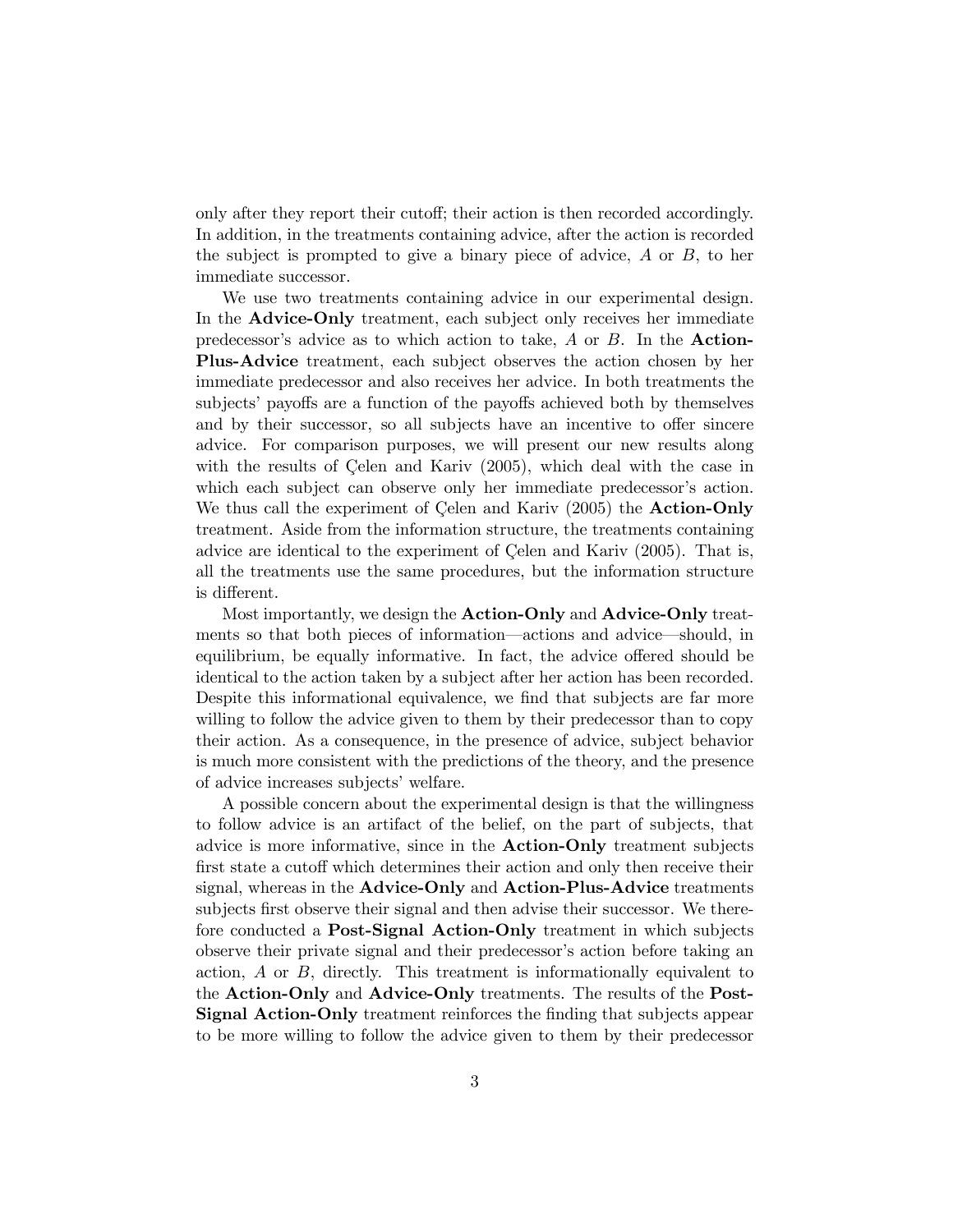than to copy her action, and that the presence of advice increases subjects' welfare. This establishes that the impact of advice is not an artifact of the experimental design.

The rest of this paper is organized as follows. Section 2 discusses some situations in which advice plays an important rule. In Section 3 we formulate the research questions that are subsequently answered. Section 4 summarizes the experimental design and procedures. Section 5 describes the theoretical model that lies behind the experimental design. The results are contained in Section 6. Some concluding remarks and important topics for further research are contained in Section 7.

## 2 Applications

We will not attempt to review the vast body of work on advice. Advice is an aspect of many disciplines, including economics, business, and even psychology. One important area in which advice is prevalent and salient is professional advice. The term professional advice refers to services rendered by experts.2 Two inherent features of markets for professional advice–concerns about reputation, and competition–potentially alter the informational content of advice. It is well documented that "[p]rofessional advisers are often concerned with their reputation for being well informed, rather than with the decisions made on the basis of their recommendations[,]" as noted by Ottoviani and Sørensen (2006a). Similarly, competition among experts can distort the information transmitted through interaction. As argued in Ottoviani and Sørensen (2006b), markets for professional advice often take the form of contests (such as the semiannual Wall Street Journal Forecasting Survey, Wall Street Journal annual list of All-Star Analysts, etc.) where experts are evaluated based on the relative performance of their opinion.

Sometimes people learn from experts. At other times they need information that is not available from these professional sources and then they must try to find the information by seeking advice in their local environment. This type of advice is often referred to as *naïve advice*. Many studies have demonstrated that naïve advice has welfare-improving effects in many environments. For example, Chaudhuri et al. (2006) show that in a public-good experiment, "advice generates a process of social learning that leads to high contributions and less free-riding," and Steinel et al. (2007) show that the

<sup>&</sup>lt;sup>2</sup>For examples see, security analysts: Graham  $(1999)$ , Hong et al.  $(2000)$ , and Welch (2000); mutual fund managers: Chevalier and Ellison (1999); economic forecasters: Lamont (2002).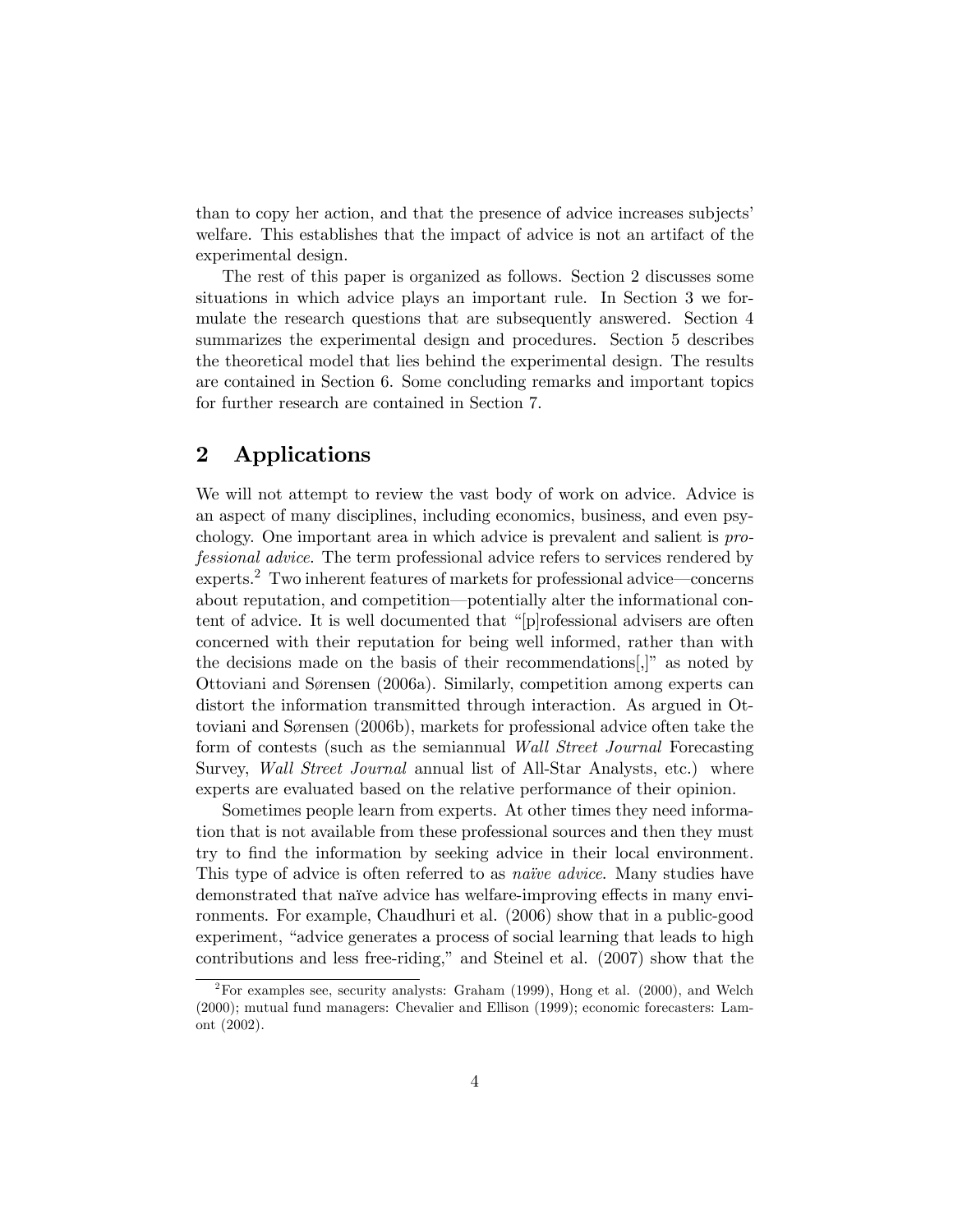existence of naïve advice significantly improves effectiveness and efficiency in negotiations.

In the real world, naïve advice is essential in *viral marketing*, or viral advertising, i.e. marketing techniques that use preexisting social networks to create and spread viral messages. In this way, information percolates through the social network over time and people revise their decisions as new information arrives. The classic example of viral marketing is Hotmail.com, one of the first free Web-based e-mail services. Hotmail advertised itself in outgoing mail from their users by attaching a simple tag, "Get your private, free e-mail at www.hotmail.com," at the bottom of every e-mail sent out. Once the message is sent by users who have a very large number of contacts, it spreads rapidly throughout the entire population.

Advice is also crucial for the functioning of consumer-generated advertising, which recently became an important channel in which marketers and consumers interact in value cocreation processes. Consumer-generated advertising refers to advertising that extensively uses consumer-generated media such as blogging, podcasting, video, and wikis. It seems reasonable to generalize that consumer-generated advertising is analogous to transmitting information in the form of advice. Perhaps the function of advice becomes more transparent in the way online stores such as Amazon.com or iTunes.com use consumer-generated content. These online stores almost always provide a section where user reviews of the products are submitted for the consideration of other buyers. In other words, in addition to a product's popularity (consumers' action), the reviews (consumers' advice) also provide information for the buyers.

In this experiment we restrict our attention to naïve advice and ignore the complications of strategic behavior and reputation motivations in professional advice in order to focus on behavior motivated by purely social learning. Nonstrategic behavior is simpler to analyze and is also adequate for comparing several prominent models of social learning. However, our results so far do suggest a number of possible extensions for applying a similar methodology to professional advice in order to examine the impact of strategic behavior and reputation on the informational content of advice. The paper thus mainly contributes to the large and growing body of work on the influence of naïve advice on behavior in experimental games but also makes some contributions regarding the influence of professional advice. Schotter (2003, 2005) provide comprehensive, though now somewhat dated, reviews of the experimental work which clearly demonstrate that subjects tend to give good advice and to follow the advice of others to a remarkable extent.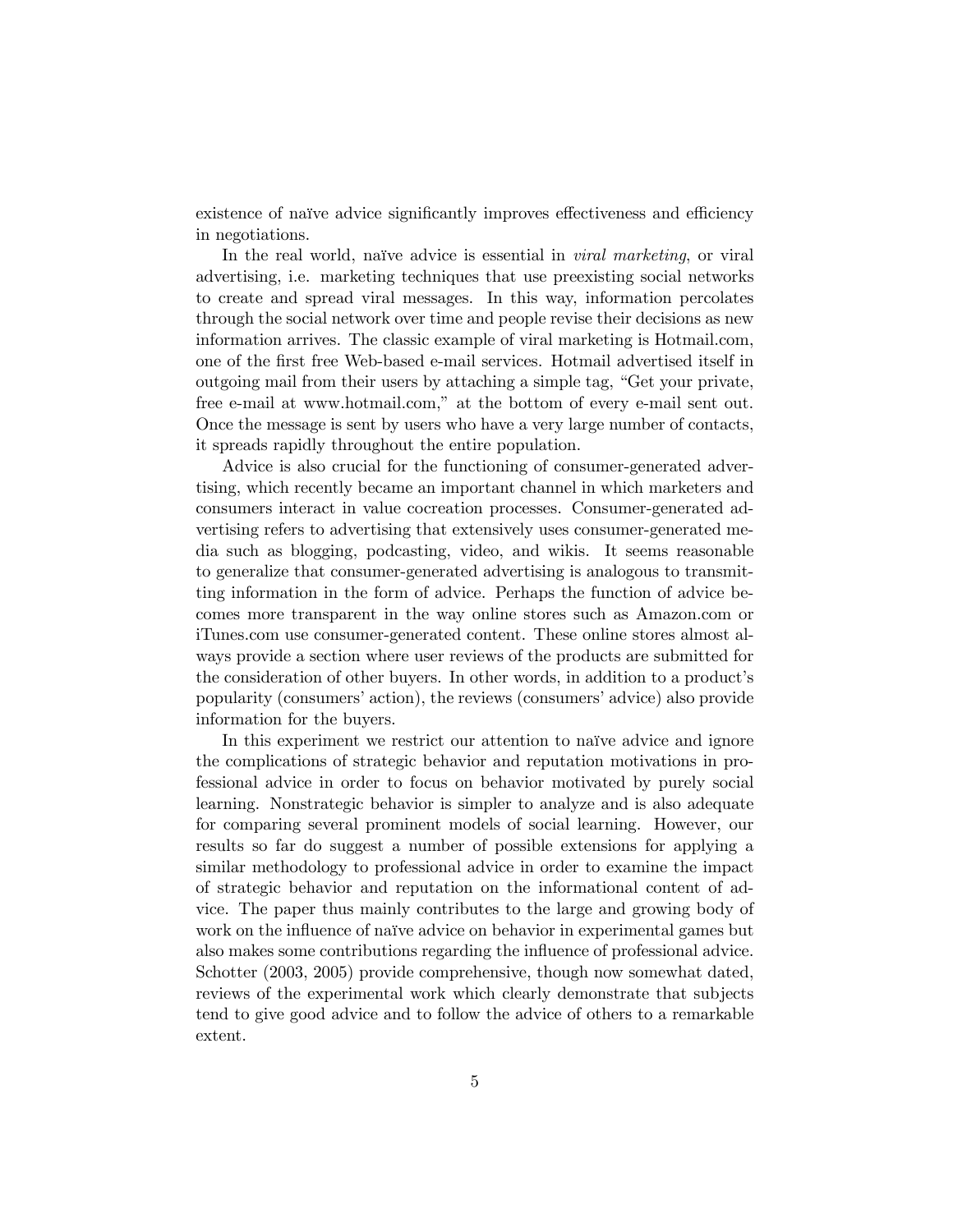Finally, the paper also contributes to a large literature on social learning. Banerjee (1992) and Bikhchandani et al. (1992) introduced the basic concepts, and their work was extended by Smith and Sørensen (2000). Ellison and Fudenberg (1993, 1995), and Banerjee and Fudenberg (2004), combine certain features of the social-learning and word-of-mouth learning literatures. Anderson and Holt (1997) investigate the social-learning model of Bikhchandani et al. (1992) experimentally and replicate informational cascades in the laboratory. Among others, Hung and Plott (2001), Kübler and Weizsäcker (2003), Çelen and Kariv (2004b, 2005), and Goeree et al. (2007) extend Anderson and Holt (1997) to further investigate possible explanations for informational cascades.

## 3 Research Questions

In this section we ask two questions that can be explored using the experimental data. We first ask whether subjects tend to follow advice more often than actions when each is observed under identical circumstances. That is, consider two subjects, one performing our Action-Only treatment (observing the predecessor's action) and the other performing our Advice-Only treatment (receiving the predecessor's advice). If the Action-Only subject observes her predecessor taking action  $A$  while the **Advice-Only** subject is told to choose action  $A$  by her predecessor, is the conditional probability of the subject choosing  $A$  greater in the **Advice-Only** treatment?

**Question 1.** Do subjects tend to follow advice more often than action when they observe each under identical circumstances?

In the Action-Plus-Advice treatment, subjects both receive advice and observe the action taken by their predecessor. A natural question is whether this results in different behavior than that observed in the **Advice-**Only or Action-Only treatments. In fact, the Action-Plus-Advice treatment can give us some insight into whether subjects actually value advice more than action, because in some cases subjects gave advice that differed from the action they took. In those cases, the question is which datum the subject thinks more informative and why.

**Question 2.** Which information—advice or action—is more valued by the subjects? Under what circumstances do subjects offer advice that differs from their action?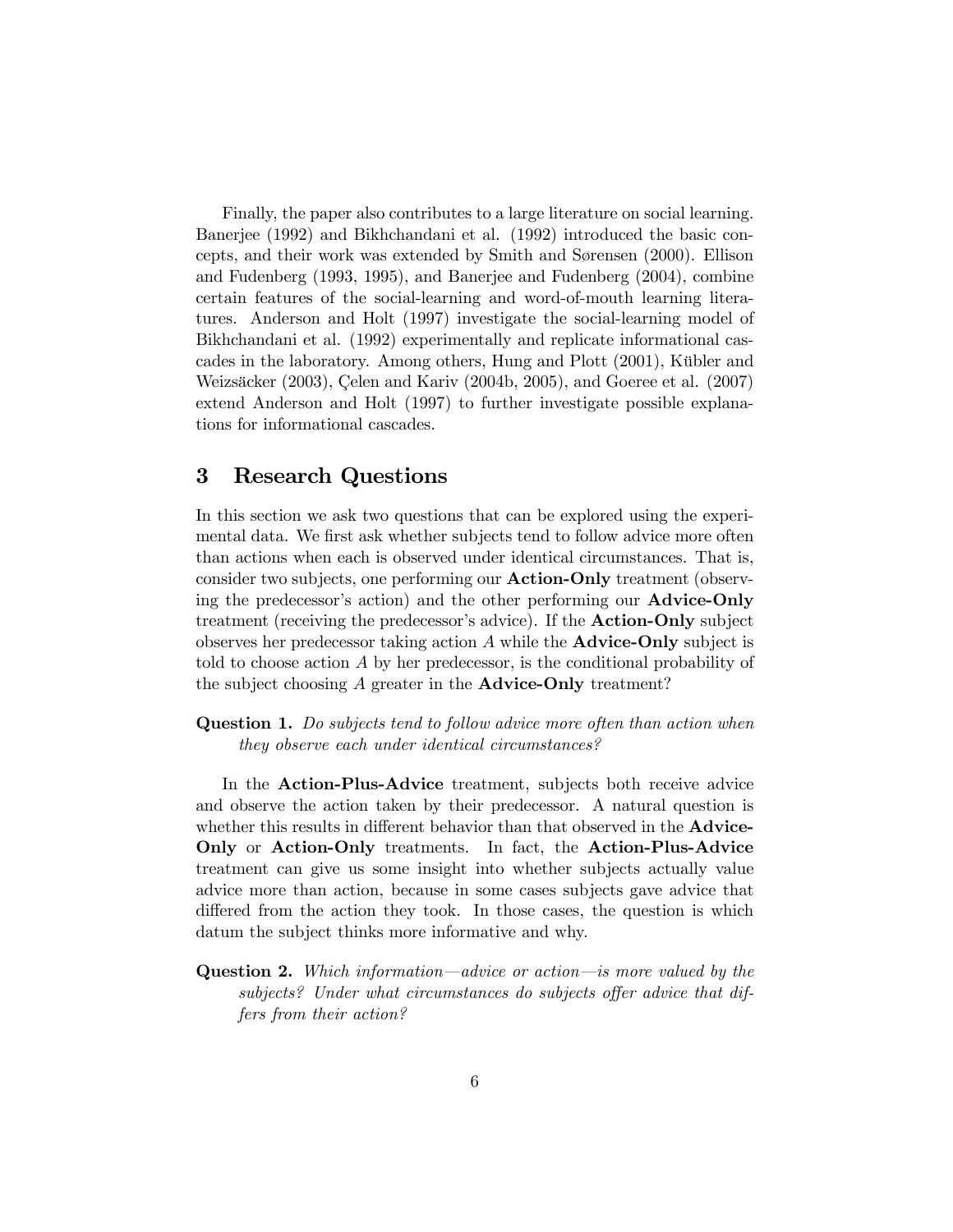## 4 Experimental Design

Our data come from experiments we conducted at the Center for Experimental Social Science (C.E.S.S.) at NYU and at the Experimental Social Science Laboratory (Xlab) at UC Berkeley, as well as from the earlier experiment of Çelen and Kariv (2005). We will designate the new treatments as the Advice-Only, Action-Plus-Advice, and Post-Signal Action-Only treatments, and the earlier experiment as the Action-Only treatment. All treatments used the same basic procedures, but they differed with regard to the information received by subjects. We will explain these informational regimes shortly.

In each of the treatments we have observations from 40 subjects (in one case, 48 subjects) who had no previous experience in advice or social learning experiments. Each subject participated in only one experimental session, and eight subjects were recruited for each session. The treatment was held constant throughout a given session. After subjects read the instructions, they were also read aloud by an experimental administrator.<sup>3</sup> Participation fees and subsequent earnings for correct decisions were paid in private at the end of the session. Throughout the experiment, we assured anonymity and an effective isolation of subjects in order to minimize any interpersonal factors that might have caused a tendency toward uniform behavior.<sup>4</sup>

Each experimental session entailed fifteen independent rounds, each divided into eight decision turns. In each round, all eight subjects made decisions sequentially, in random order. A round began with the computer drawing eight numbers (each with two decimal points) from a uniform distribution over  $[-10, 10]$ . The numbers drawn in each round were independent of each other and of the numbers in any of the other rounds. Each subject was informed only of the number corresponding to her turn to move. The value of this number was a private signal.

In the Action-Only, Advice-Only, and Action-Plus-Advice treatments, upon being called to participate and before being informed of her private signal, the subject first received some information relevant to decision making (either the predecessor's action, the predecessor's advice, or both, depending on the treatment). As in Çelen and Kariv (2004b, 2005), after receiving this information, each subject was asked to select a number

<sup>&</sup>lt;sup>3</sup>Sample instructions, including the computer program dialog windows, are available at http://emlab.berkeley. edu/~kariv/CKS\_I\_A1.pdf.

<sup>4</sup>Participants' working stations were isolated by cubicles, making it impossible for participants to observe each other's screens or to communicate. We also made sure that all participants remained silent throughout the session.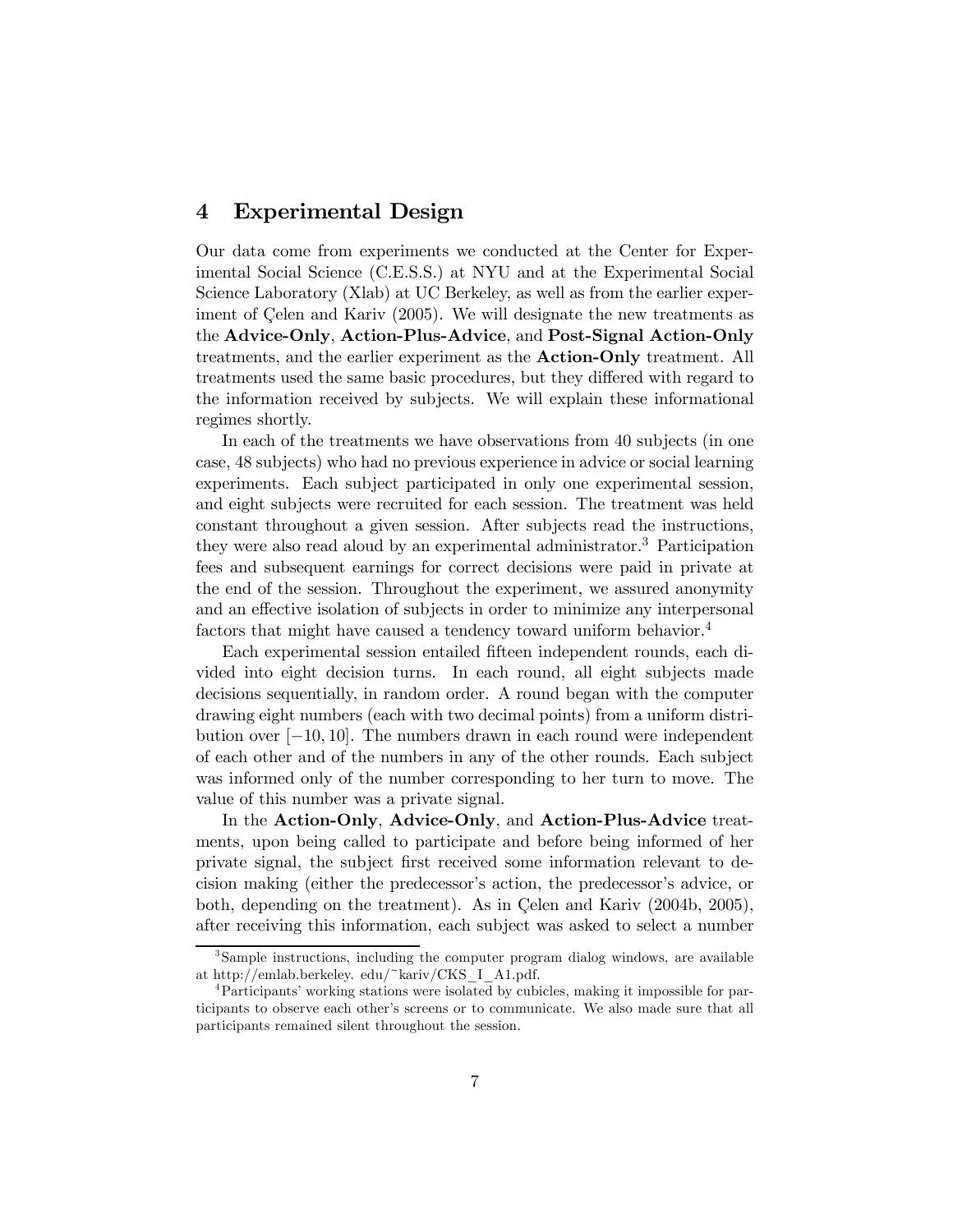between −10 and 10 (a cutoff) that would result in the subject taking action A if the signal was above the cutoff and action  $B$  if the signal was below the cutoff. Action  $A$  was profitable if and only if the sum of the eight numbers was positive and action  $B$  otherwise. The subject was informed of the value of her private signal only after she submitted her decision. Then the computer recorded her decision as  $\tilde{A}$  if the signal was higher than the cutoff she selected. Otherwise, the computer recorded her action as  $B$ .

The Action-Only, Advice-Only, and Action-Plus-Advice treatments use the same procedures, but the information structure is different. In the **Action-Only** treatment, subjects were able to observe only the action,  $A$  or  $B$ , taken by their immediate predecessor. In the **Advice-Only** treatment, when subjects were called upon to make their decision they were not able to observe their predecessor's action. Rather, they received advice from their immediate predecessor as to what the correct action  $(A \text{ or } B)$  to take was. In the Action-Plus-Advice treatment, subjects were able not only to receive advice from their immediate predecessor but also to observe her action. In both cases, subjects gave their advice after the computer recorded their action according to their cutoff and after they observed their private signal. Thus, as a benchmark, we also conducted a Post-Signal Action-Only treatment in which each subject knew her own private signal and the action of the immediate predecessor before taking an action,  $A$  or , directly. This treatment did not contain advice, and subjects were not are asked to select a cutoff that determined the choice of action  $A$  or  $B$ .

After all subjects had made their decisions, the computer informed everyone what the sum of the eight numbers actually was. Everyone whose decision determined that their action would be  $A$  earned \$2 if the sum of the subjects' private signals was positive (or zero), and nothing otherwise. On the other hand, everyone whose decision that determined their action would be  $B$  earned \$2 if the sum was negative, and nothing otherwise. In addition, in the treatments containing advice, everyone earned \$1 if their successor took the correct action. This was paid to induce subjects to give advice that was their best guess as to what the correct action was. At the end of a session, subjects were paid in private. Figure 1 summarizes our experimental treatments and procedures.

#### [Figure 1 here]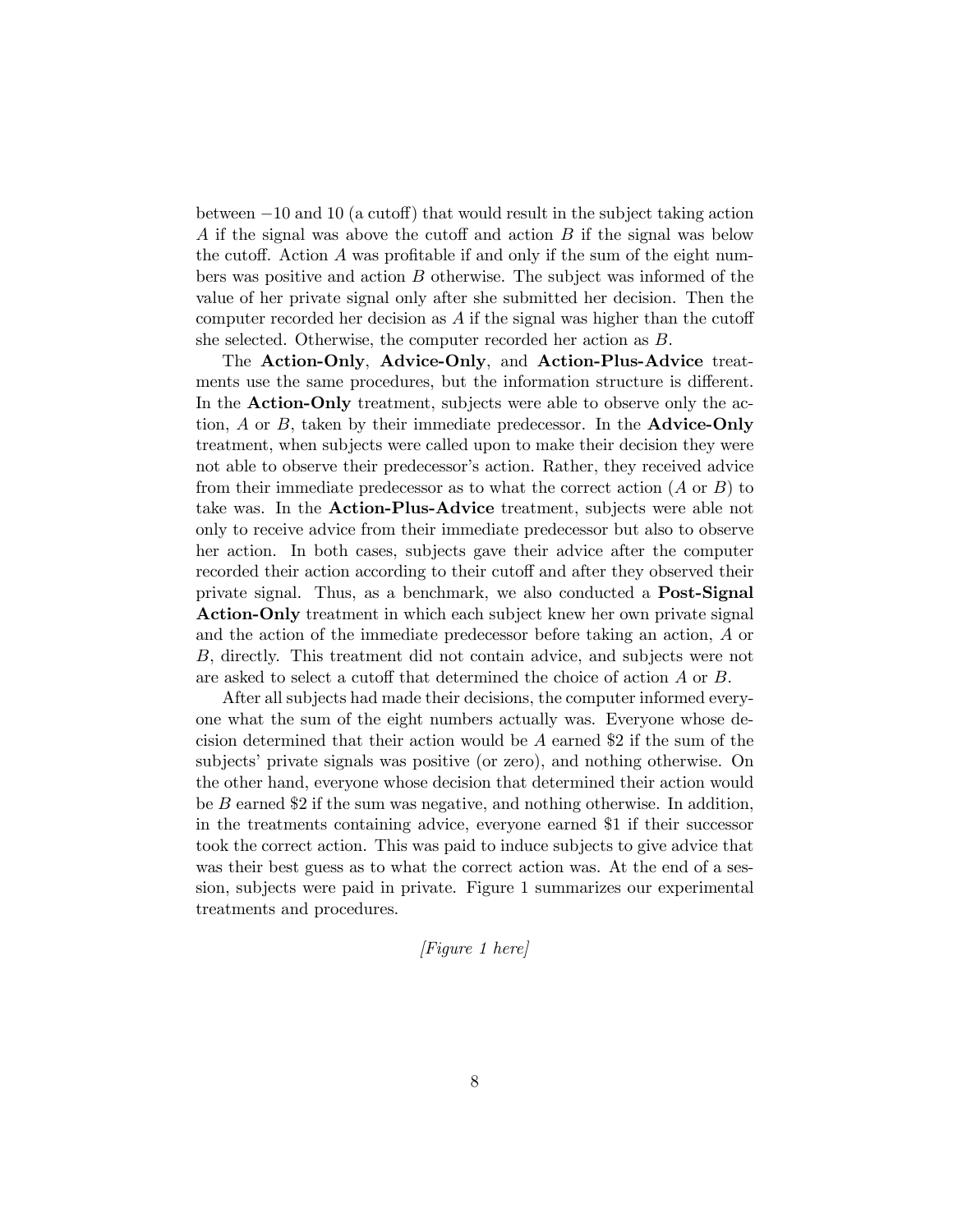## 5 Theory and Predictions

In this section, we discuss the theoretical implications of the model tested using the four treatments in the laboratory. Çelen and Kariv (2004a) provide an extensive analysis of a general version of the Action-Only case. The main goal of this section is to demonstrate that, in the Advice-Only case, it is optimal to offer advice equal to the action chosen. As a result, substituting advice for actions in our experiment cannot convey more information. This implies that the environment in the **Advice-Only** treatment is not informationally richer than the environment in the **Action-Only** treatment.

#### 5.1 Preliminaries

Suppose that the eight agents receive private signals  $\theta_1, \theta_2, \cdots, \theta_8$  that are independently and uniformly distributed over the support  $[-10, 10]$ . Sequentially, each agent  $n \in \{1, \dots, 8\}$  has to make a binary irreversible decision  $x_n \in \{A, B\}$  where action A is profitable if and only if  $\sum_{i=1}^{8} \theta_i \geq 0$ , and action  $B$  is profitable otherwise.

It follows immediately that  $\sum_{i=1}^{8} \theta_i$  defines the set of the states of the world which are partitioned into two decision-relevant events,  $\sum_{i=1}^{8} \theta_i \geq 0$ and  $\sum_{i=1}^{8} \theta_i < 0$ . The decision problem involves incomplete and asymmetric information: agents are uncertain about whether the realization of the underlying decision-relevant event will be  $\sum_{i=1}^{8} \theta_i \ge 0$  or  $\sum_{i=1}^{8} \theta_i < 0$ , and the information about it is shared asymmetrically among them.

In what follows, we will first discuss the theory behind the **Action-Only** case that constitutes the backbone of all three treatments.

## 5.2 Action-Only

The Decision Problem In the Action-Only case, except for the first agent, everyone observes only her immediate predecessor's action. Since agents do not know any of their successors' actions, agent  $n$ 's optimal decision rule–conditional on the information available to her–is

$$
x_n = A
$$
 if and only if  $\theta_n \geq -\mathbb{E}\left[\sum_{i=1}^{n-1} \theta_i \mid x_{n-1}\right]$ .

Çelen and Kariv (2004a) show that the optimal decision takes the form of this cutoff strategy:

$$
x_n = \begin{cases} A & \text{if } \theta_n \ge \hat{\theta}_n, \\ B & \text{if } \theta_n < \hat{\theta}_n, \end{cases} \tag{1}
$$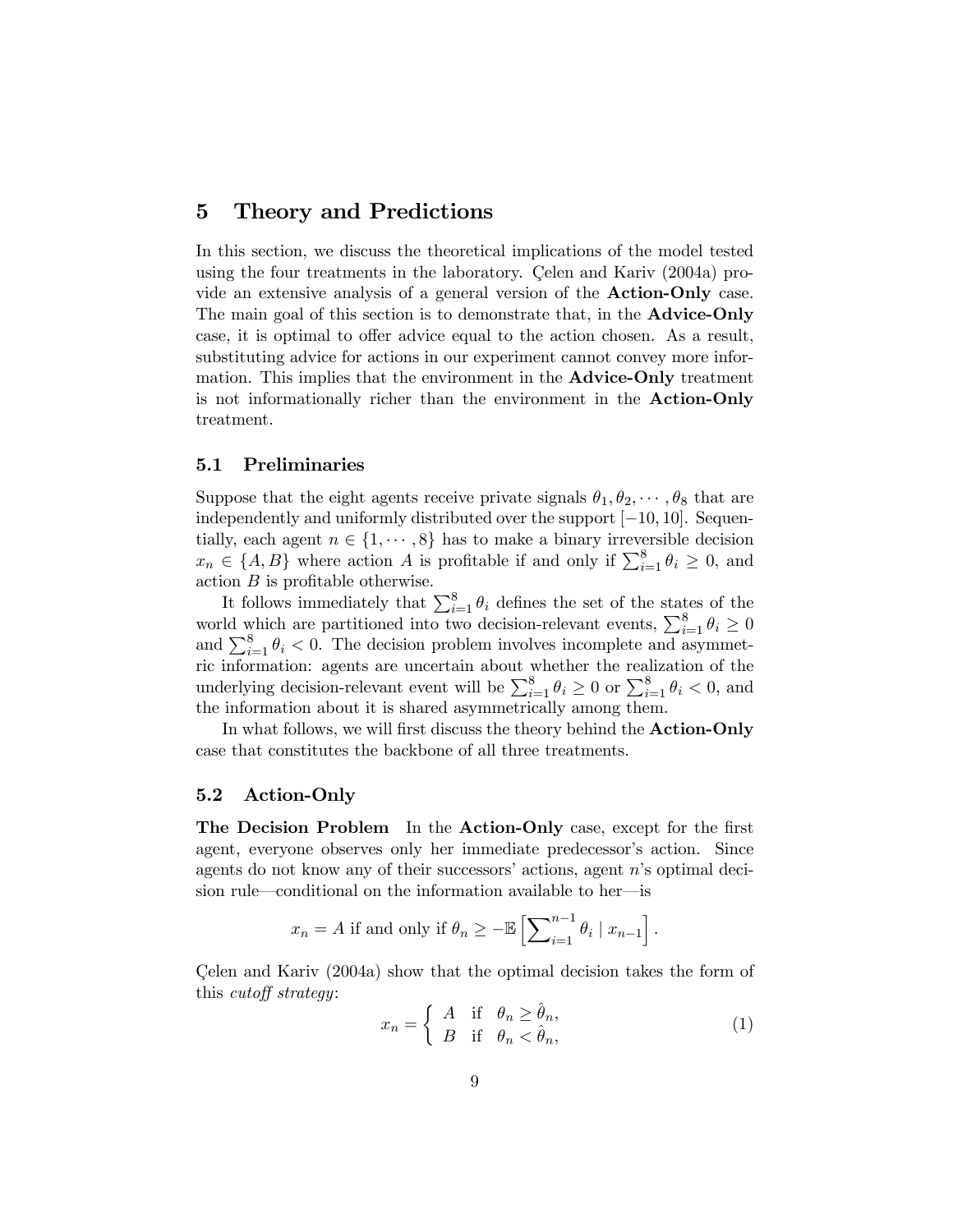where 
$$
\hat{\theta}_n(x_{n-1}) = -\mathbb{E}\left[\sum_{i=1}^{n-1} \theta_i \mid x_{n-1}\right]
$$
 (2)

is the optimal cutoff which accumulates all the information revealed to agent n from her predecessor's action. Thus,  $\hat{\theta}_n$  is sufficient to characterize agent n's behavior and the sequence of cutoffs  $\{\theta_n\}$  characterizes the social behavior. That is why we take the *cutoff equilibrium* (an equilibrium in which all agents follow the cutoff strategy (1) and (2)) as the primitive of the experimental design and of our analysis.

**The Cutoff Process** Clearly, agent n's cutoff rule,  $\hat{\theta}_n$ , can take two different values, conditional on whether agent  $(n-1)$  took action A or action , which we denote by

$$
\hat{\theta}_n(x_{n-1}) = \begin{cases} \overline{\theta}_n \text{ if } x_{n-1} = A \\ \underline{\theta}_n \text{ if } x_{n-1} = B \end{cases}
$$

Çelen and Kariv (2004a) show that by using symmetry,  $\bar{\theta}_n = -\theta_n$ , the dynamics of the cutoff rule  $\hat{\theta}_n$  are described recursively in a closed-form solution as follows:

$$
\hat{\theta}_n(x_{n-1}) = \begin{cases}\n-5 - \frac{\hat{\theta}_{n-1}^2}{20} & \text{if } x_{n-1} = A, \\
5 + \frac{\hat{\theta}_{n-1}^2}{20} & \text{if } x_{n-1} = B,\n\end{cases}
$$
\n(3)

where  $\hat{\theta}_1 = 0$ .

It follows immediately from (3) that the cutoff rule partitions the signal space into three subsets:  $[-10, \overline{\theta}_n)$ ,  $[\overline{\theta}_n, \underline{\theta}_n)$ , and  $[\underline{\theta}_n, 10]$ . For high-value signals  $\theta_n \in [\underline{\theta}_n, 10]$  and symmetric low-value signals  $\theta_n \in [-10, \overline{\theta}_n)$ , agent  $n$  follows her private signal and takes action  $A$  or  $B$  respectively. In the intermediate subset  $[\overline{\theta}_n, \underline{\theta}_n)$ , which we call an *imitation set*, agent *n* ignores her private signal when she makes a decision, and all agents imitate their immediate predecessor's action. are ignored in making a decision and agents imitate their immediate predecessor's action. Furthermore, as Figure 2 illustrates, since  $\{\overline{\theta}_n\}$  and  $\{\underline{\theta}_n\}$  are decreasing and increasing sequences respectively, the imitation sets  $[\overline{\theta}_n, \underline{\theta}_n)$  monotonically increase in  $n$  regardless of the actual history of actions. Hence, over time, agents tend to rely more on the information revealed by the predecessor's action, rather than on their private signal.5

<sup>&</sup>lt;sup>5</sup>Celen and Kariv (2004a) show that this has an important implication: beliefs and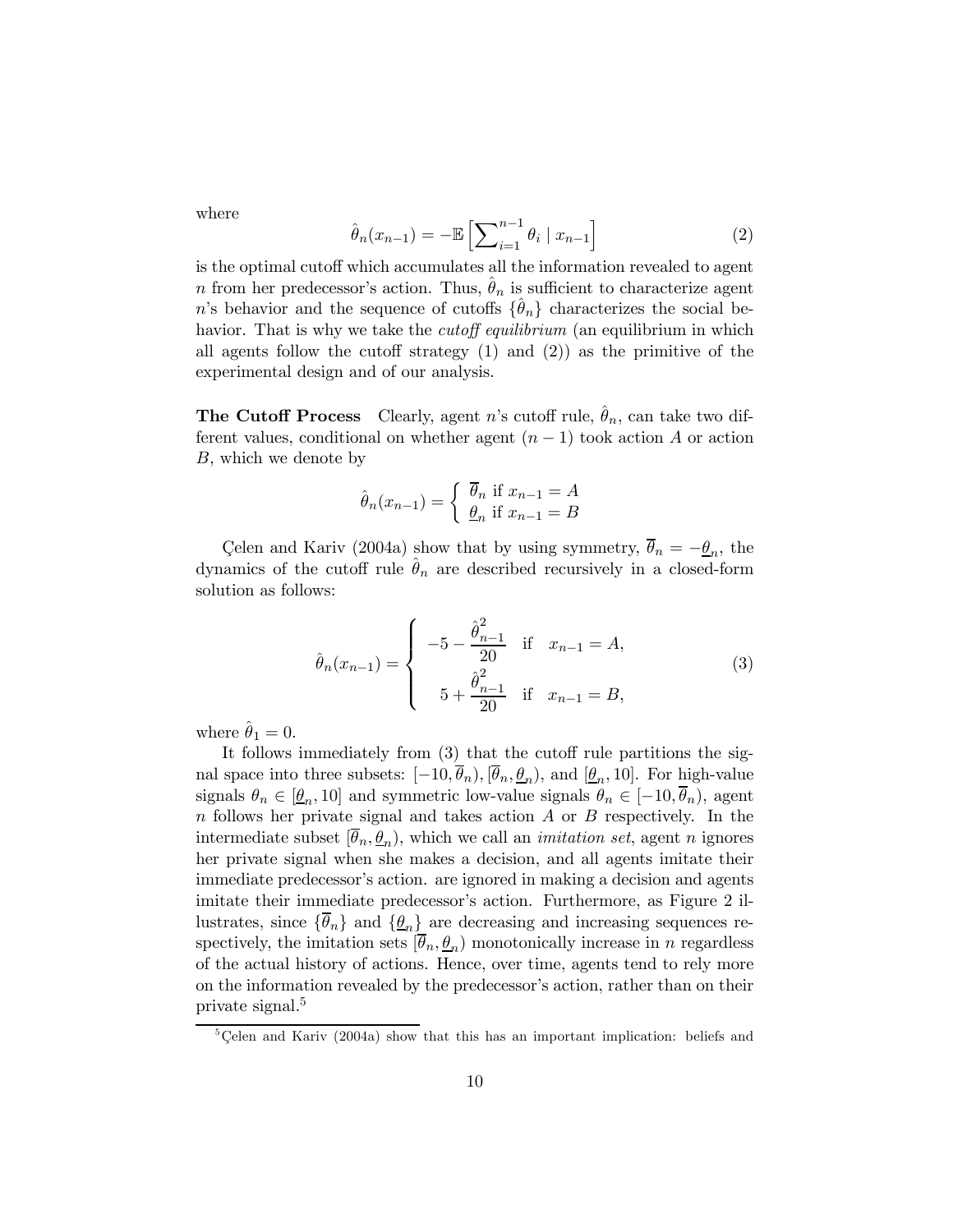#### [Figure 2 here]

#### 5.3 Advice-Only

Next, we investigate the differences between the decision problems underlying our Action-Only and Advice-Only treatments. Recall that in the games played with advice, advice is profitable if and only if the successor takes the correct action. Our purpose in this section is to demonstrate that in the Advice-Only case, advice cannot convey more information than action. This is because in the only relevant equilibrium of the **Advice-Only** case, it is optimal to send advice equal to the action taken.

The Decision Problem In the Advice-Only case, everyone except for the first agent receives binary advice, denoted by  $a_n \in \{A, B\}$ , from her immediate predecessor. In this case, conditional on the information available to her, agent  $n$ 's optimal decision rule is

$$
x_n = A
$$
 if and only if  $\theta_n \geq -\mathbb{E}\left[\sum_{i=1}^{n-1} \theta_i \mid a_{n-1}\right]$ .

It follows that the optimal decision will take the form of the cutoff strategy given by (1), where

$$
\hat{\theta}_n(a_{n-1}) = -\mathbb{E}\left[\sum_{i=1}^{n-1} \theta_i \mid a_{n-1}\right]
$$
\n(4)

is the optimal cutoff which includes all of the information revealed to agent  $n$  from her predecessor's advice. There are only three equilibria in the the Advice-Only case: the *truthful, mirror*, and *babbling equilibria*. Here we explain and characterize these equilibria, and then demonstrate that there are no other equilibria in the Advice-Only case.

The Truthful Equilibrium When all agents believe that the advice given to them by their predecessor is identical to her action  $a_n = x_n$ , then the unique equilibrium in the **Action-Only** case is also an equilibrium in the Advice-Only case. We call this the truthful equilibrium. That is, with a consistent belief system, agent n's optimal cutoff  $\theta_n(a_{n-1})$  given by (4) is the same as  $\hat{\theta}_n(x_{n-1})$  given by (2), and the optimal advice rule is to give advice

actions are not convergent but cycle forever. Despite this instability, over time private information is increasingly ignored and decision makers become increasingly likely to imitate their predecessors. Consequently, behavior is typified by longer and longer periods of uniform behavior, punctuated by (increasingly rare) switches.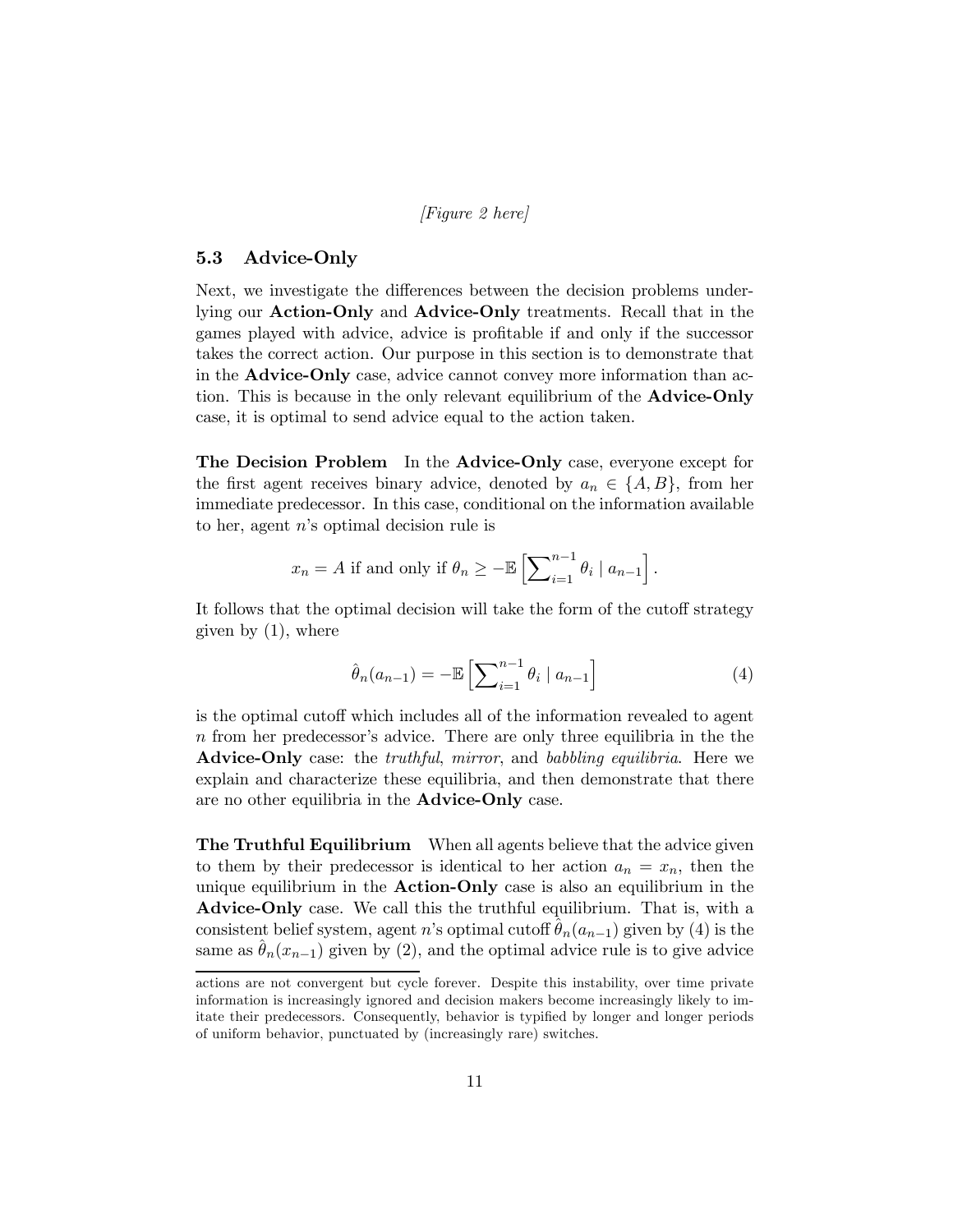equal to her chosen action,  $a_n = x_n$ . Throughout the paper, whenever we refer to the theoretical sequence of cutoffs, we mean the unique equilibrium cutoffs in the **Action-Only** case  $\theta_n(x_{n-1})$  given by (2), which are identical to those in the truthful equilibrium  $\theta_n(a_{n-1})$  given by (4). Figure ?? also depicts the sequence of cutoffs in the truthful equilibrium in the Action-Only case.

The Mirror and Babbling Equilibria The truthful equilibrium is not the only equilibrium in the **Advice-Only** case, but it is easy enough to verify that there are only two other equilibria: the mirror equilibrium and the babbling equilibrium.

In the mirror equilibrium, agents advise their successor to take the opposite action to theirs,  $a_n \neq x_n$ ; the successor believes that the advice given to her by the predecessor is opposite to her predecessor's action; and she sets her cutoffs optimally according to (4), given her beliefs. This equilibrium is the mirror image of the truthful equilibrium. In such an equilibrium, everyone who is advised by her predecessor to take action  $A(B)$  believes that the action her predecessor actually took was  $B(A)$  and thus sets her cutoff optimally at  $\underline{\theta}_n$  ( $\overline{\theta}_n$ ) instead of  $\overline{\theta}_n$  ( $\underline{\theta}_n$ ). Then, everyone advises her successor to take action  $A(B)$  if the action she herself took was  $B(A)$ . Clearly, this equilibrium and the truthful equilibrium define the same process of cutoffs  $\{\theta_n\}$  given by (2) and depicted in Figure ??.

In the babbling equilibrium, agents give noisy advice, in the sense that it is uncorrelated with their action and thus independent of the available information (for example, agents randomly advise  $A$  or  $B$ ); they believe that the advice given to them by their predecessor is also noisy; and they ignore advice and set their cutoffs optimally at zero, given their beliefs. Hence, in the babbling equilibrium the advice does not reveal any information to the successor, no information is accumulated, and agents make decisions solely on the basis of private information simply by setting cutoffs optimally at zero.

No Other Equilibria Next, we show that there are no other equilibria in the Advice-Only case. If any other equilibria existed, they would take the form of agent  $n$  advising her successor to take the same action as she did,  $a_n = x_n$ , with some probability  $0 < p_n < 1$ , and the opposite action,  $a_n \neq x_n$ , with probability  $1-p_n$ . In the truthful equilibrium,  $p_n = 1$ , while in the mirror and babbling equilibria,  $p_n = 0$  and  $p_n = 1/2$ , respectively. With a consistent belief system (agent  $n+1$  believes that the advice given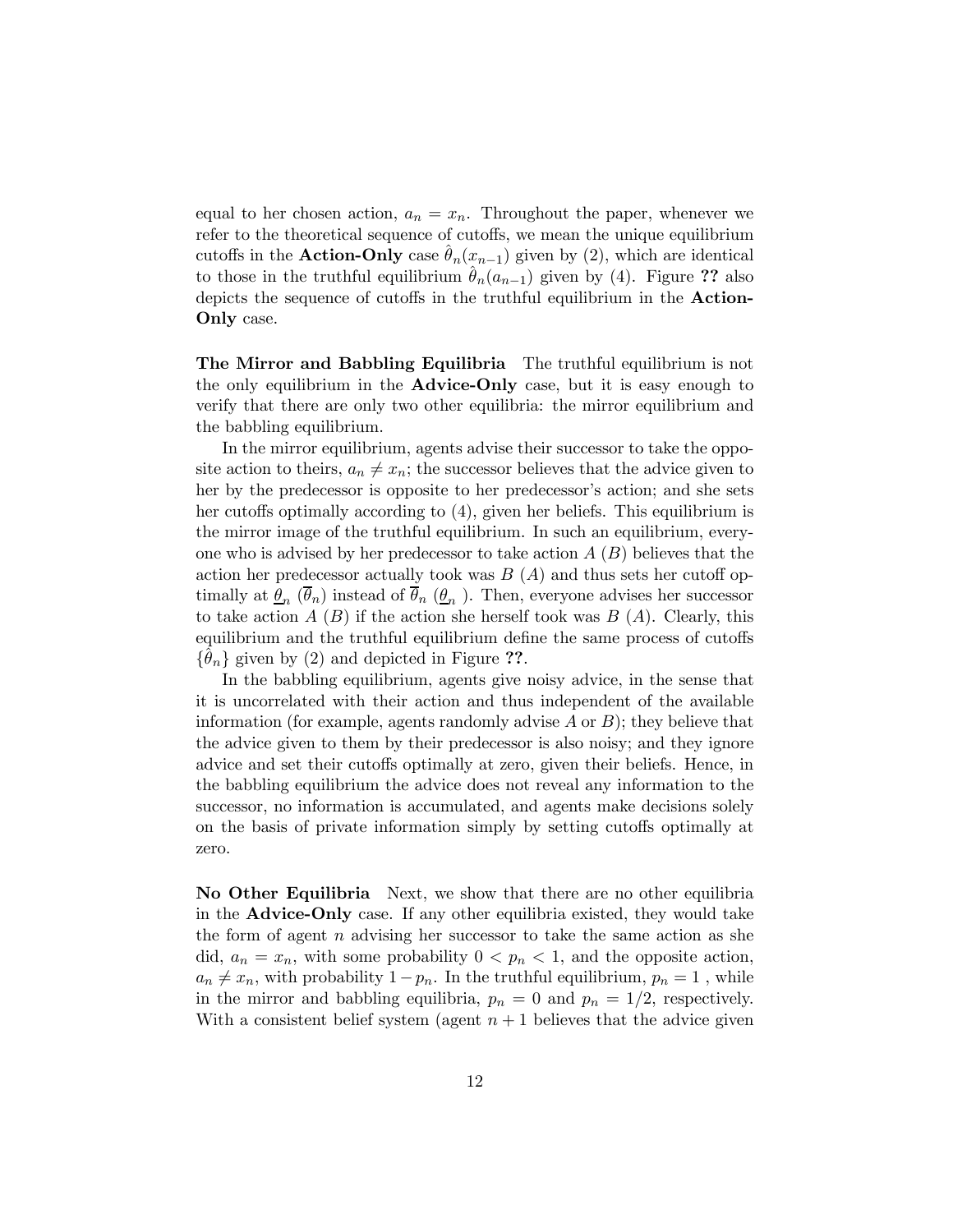to her by agent  $n$  is indeed the same as the chosen action with probability  $(p_n)$ , it is obvious that it is optimal for agent n to always advise her successor to take the same action she took,  $a_n = x_n$ , if  $p_n > 1/2$  and always to advise her to take the opposite action,  $a_n \neq x_n$ , if  $p_n < 1/2$ .

We can prove this result by contradiction. Suppose there is an equilibrium in which the first agent sets her optimal cutoff  $\theta_1 = 0$  but advises the second agent to take the same action that she did, with some probability  $1/2 < p_1 < 1$ , and the opposite action with probability  $1 - p_1$ . With a consistent belief system, the second agent conditions her decision on  $p_1$  and on whether the advice received is A or B. If the advice received is  $a_1 = A$ , then a simple calculation shows that  $\mathbb{E}[\theta_1 | p_1, a_1 = A] = 10p - 5$ . Thus it is optimal for the second agent to take action A if and only if  $\theta_2 \geq 5 - 10p$ . Likewise, if the advice received is  $a_1 = B$ , it is optimal for the second agent to take action A if and only if  $\theta_2 \geq 10p-5$ . Thus, after adding noisy advice to the model, the second agent's cutoff rule is

$$
\hat{\theta}_2(p_1, a_1) = \begin{cases}\n-5 + 10p & \text{if } a_1 = A, \\
5 - 10p & \text{if } a_1 = B.\n\end{cases}
$$

Because  $\bar{\theta}_2 < 0$  and  $\underline{\theta}_2 > 0$  (where  $\bar{\theta}_2 = -\underline{\theta}_2$ , as in the **Action-Only** case), the second agent may still follow the advice given to her, even though she would have made the opposite decision had she based her decision solely on her own signal. But in that case the first agent is better off if she never offers advice which differs from her action. An analogous argument also applies if  $0 < p_1 < 1/2$ . This is a contradiction.

### 5.4 Action-Plus-Advice

In the Action-Plus-Advice case, agents are able not only to receive advice from their immediate predecessor, but also to observe her action; this opens up signaling possibilities. In such a situation, conditional on the information available to her, agent  $n$ 's optimal decision takes the form of the cutoff strategy given by (1), where

$$
\hat{\theta}_n(a_{n-1}) = -\mathbb{E}\left[\sum_{i=1}^{n-1} \theta_i \mid x_{n-1}, a_{n-1}\right]
$$
\n(5)

is the optimal cutoff that accumulates all of the information revealed to agent  $n$  from her predecessor's action and advice.

Observing action and advice enables agents to engage in more sophisticated, and hence informationally richer, strategies. These strategies combine all four available action-advice pairs  $(x_{n-1}, a_{n-1})$  to partition their signal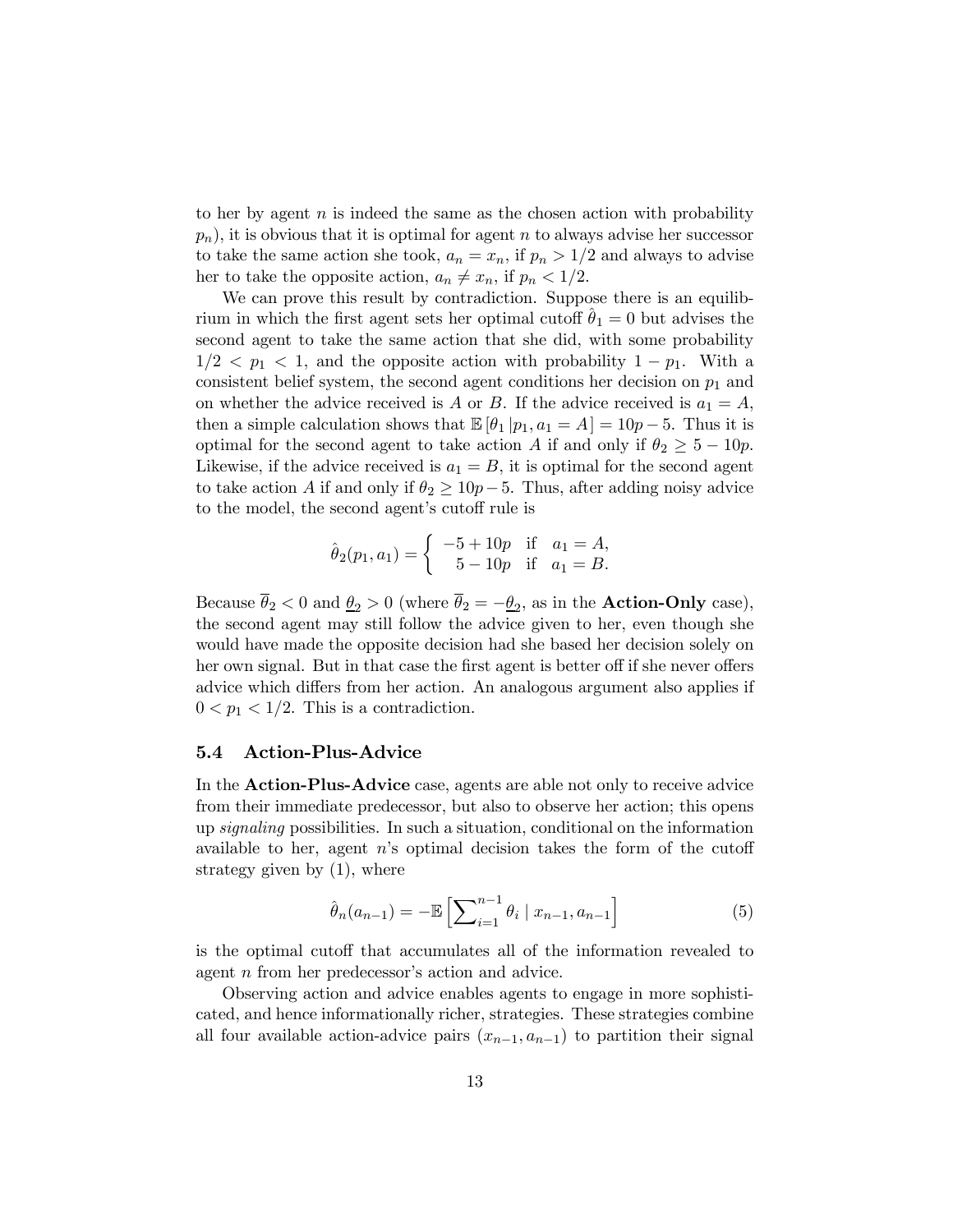space into four subsets and thus convey more information to an agent's successor. Hence, the informational pipeline in this case is less constrained and there exists more informationally rich equilibria, which we call signaling equilibria, than in the **Action-Only** and **Advice-Only** cases. However, the truthful equilibrium in the **Advice-Only** case, in which agents simply advise their successor to do as they did  $(a_n = x_n)$  is also an equilibrium in the Action-Plus-Advice case. In particular, when a convention exists such that agents ignore conflicting advice and make decisions solely on the basis of the action observed, then the resulting equilibrium is, of course, the truthful equilibrium.<sup>6</sup>

## 6 Experimental Results

The data from the Action-Only, Advice-Only, and Action-Plus-Advice treatments provide answers to the two research questions posted above. The Post-Signal Action-Only treatment, which does not contain advice or cutoff elicitation, provides a useful benchmark for our Action-Only, Advice-Only, and Action-Plus-Advice treatments. We will compare the behavior in the Post-Signal Action-Only treatment with the behavior in each of the other treatments at the end of this section.

#### 6.1 Question 1

Do subjects tend to follow advice more often than action when each is observed under identical circumstances?

We focus on the data from the data from **Action-Only**, and **Advice-Only** treatments. At any turn  $n$ , the data generated by the choice are the cutoff  $\theta_n$ , the action taken  $x_n = \{A, B\}$ , and the advice given  $a_n = \{A, B\}$ in the Advice-Only treatment. To organize these data, following Çelen and Kariv (2005), we first define decisions made by subjects as concurring decisions if the sign of their cutoff agrees with the action observed or advice received. For example, when a subject observes that her predecessor took action or gave advice  $A$  (resp.  $B$ ) and adopts a negative (resp. positive)

<sup>6</sup>To illustrate signaling equilibria, consider an equilibrium in which everyone with a cutoff leading to action  $A(B)$  advises her successor to take action  $A(B)$  if the realization of her signal is closer to 10 (−10) than to her cutoff; she advises her successor to take action  $B(A)$  otherwise. Assuming consistent beliefs, such a strategy is clearly more informative than the equilibria we discussed in the Advice-Only or Action-Only cases, because agents use a finer signaling partition here to convey information about their signals.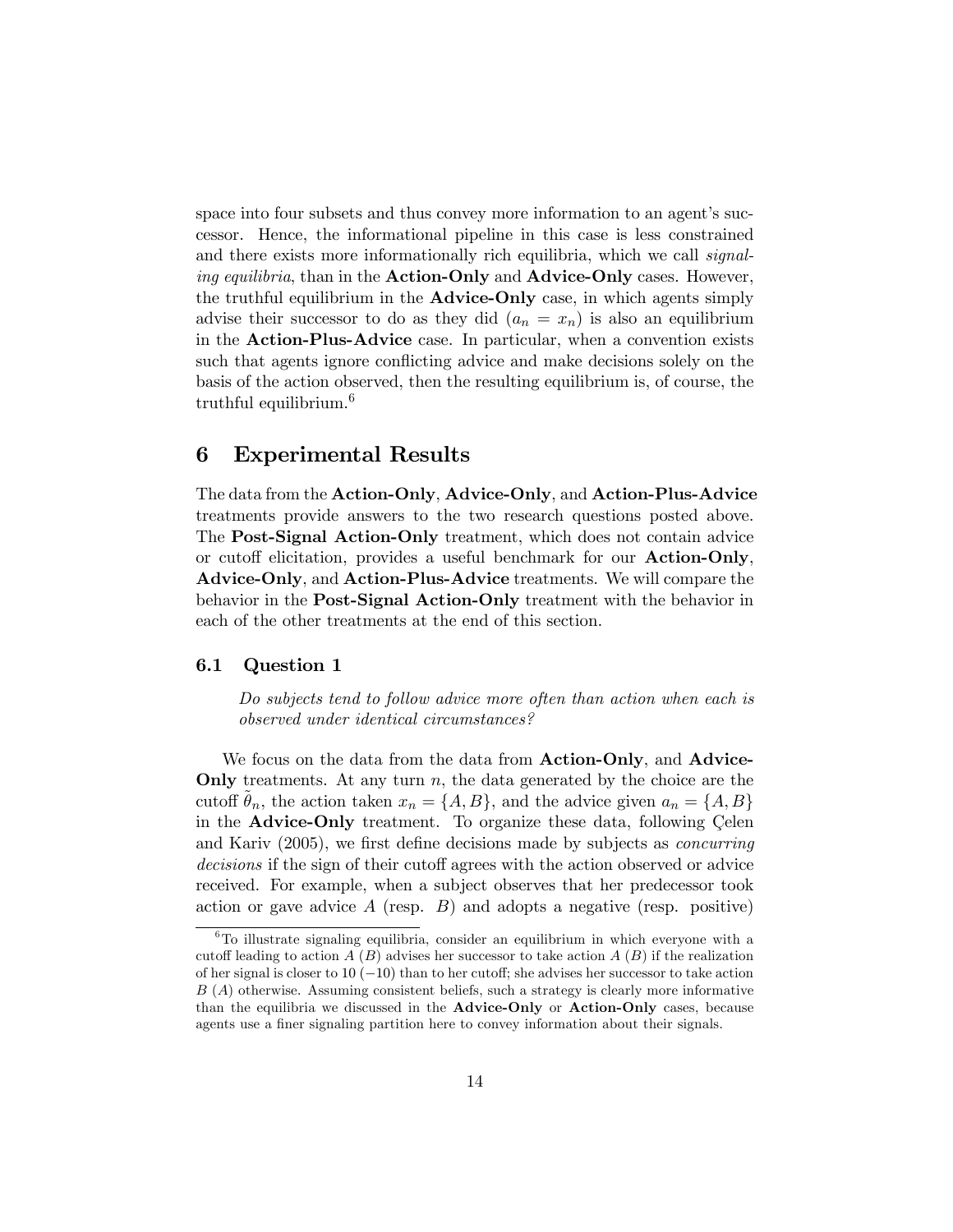cutoff, she demonstrates concurrence, since by selecting a negative (resp. positive) cutoff she adopts a higher probability of taking action  $A$  (resp.  $B$ ). Similarly, if a subject observes action or receives advice  $A$  (resp.  $B$ ) and selects a positive (resp. negative) cutoff, then she disagrees with her predecessor. We say that such decisions are contrary decisions. Finally, neutral decisions are carried out by choosing a zero cutoff, which neither agrees nor disagrees with the predecessor's action or advice but simply entails a choice based on private information.

| Table 1: Concurring, contrary, and neutral decisions in the |            |         |          |  |
|-------------------------------------------------------------|------------|---------|----------|--|
| <b>Action-Only and Advice-Only treatments</b>               |            |         |          |  |
|                                                             | Concurring | Neutral | Contrary |  |
| <b>Action-Only</b>                                          | 44.2%      | 16.6%   | 39.2%    |  |
| Advice-Only                                                 | 74.1\%     | $9.1\%$ | 16.8%    |  |

Table 1 presents the percentages of concurring, contrary, and neutral decisions in the Action-Only and Advice-Only treatments. The most notable pattern in Table 1 is that advice is followed far more often than action. Over all decision turns except the first, subjects tend to set a cutoff consistent with the advice they receive 74.1% of the time in the Advice-Only treatment, but only 44.2% of the time in the Action-Only treatment. Together with the neutral cutoffs, subjects tend to weakly agree (set a concurring or neutral cutoff) with advice 83.2% of the time in the Advice-Only treatment but only 60.8% of the time in the Action-Only treatment. These distributions of the concurring, contrary, and neutral decisions in the Action-Only and Advice-Only treatments are significantly different according to Kolmogorov-Smirnov test  $(p$ -value 0.000).

The decision-level data in Table 1 potentially obscure the presence of individual effects. Thus, while Table 1 presents data on the number of decisions that were concurring, neutral, or contrary, the histograms in Figure ?? shows the distribution of concurring, neutral, or contrary decisions aggregated to the subject level. The horizontal axis measures the number of contrary decisions (those that disagreed with the observed action in less than two rounds, three to five rounds, and so on) and the vertical axis measures the percentage of subjects corresponding to each interval. In the Advice-Only treatment, 67.5% of the subjects disagreed with the advice they received in one or two rounds. In the **Action-Only** treatment, subjects tended to disagree far more often: only 20.0% of the subjects disagreed in one or two rounds, and 40.0% of the subjects disagreed in six to eight rounds. The distributions presented in Figure 3 are significantly different according to Kolmogorov-Smirnov test ( $p$ -value 0.000).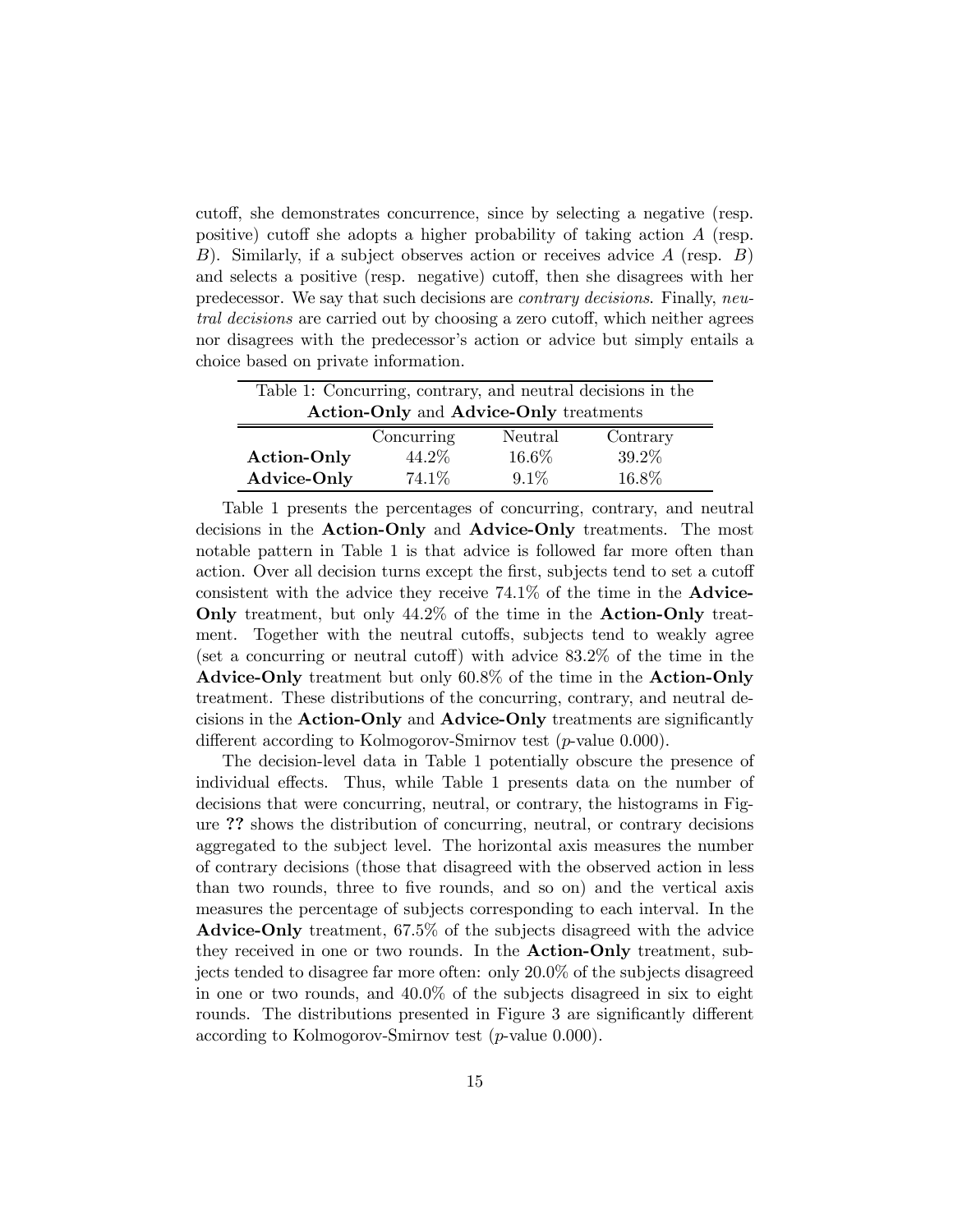#### [Figure 3 here]

The sign of the cutoffs as an indication of agreement or disagreement tells only part of the story because it ignores the strength of the agreement or disagreement, which can be measured by the magnitude of the cutoff set. For example, if a subject observes action or receives advice  $A$  and sets a cutoff close to −10, then not only does she agree with the action observed or advice received, but she also does so very strongly since she will then almost surely take action  $A$ . In contrast, selection of a negative cutoff that is closer to zero clearly indicates a much weaker agreement. Since the cutoff strategy is symmetric around zero, the strength of agreement or disagreement is independent of the actual action observed  $(A \text{ or } B)$  or advice received (to choose  $A$  or  $B$ ). We therefore proceed as per Çelen and Kariv (2005) and in the **Action-Only** treatment transform the cutoffs in any turn  $n > 1$  using the mirror image transformation

$$
\tilde{\theta}_n = \begin{cases}\n|\hat{\theta}_n| & \text{if } x_{n-1} = A \text{ and } \hat{\theta}_n \ge 0 \text{ or } x_{n-1} = B \text{ and } \hat{\theta}_n < 0, \\
-|\hat{\theta}_n| & \text{otherwise.}\n\end{cases}
$$

Analogously, we define the mirror image transformation in the **Advice-Only** treatment by replacing  $x_{n-1}$  with  $a_{n-1}$ . That is, we take the absolute value of the cutoffs in concurring decision points, and the negative of the absolute value of the cutoffs at contrary decision points. For example, if a subject observes action  $A$  or receives advice to choose  $A$  and selects a cutoff of −5, we take it as 5, since she acts in a concurring manner. On the other hand, if she sets a cutoff of 5, we take it as −5, since she acts in a contrary manner. In the remainder of the paper we will refer to this as mirror image transformation.

Figure 4A depicts, turn by turn, the theoretical cutoffs  $\theta_n$  in the truthful equilibrium given by (3) and the mean cutoff after mirror image transformation  $\theta_n$  in the subset of concurring decisions in the **Advice-Only** and Action-Only treatments. It is evident from Figure 4A that there is little difference in the magnitude of the cutoffs set by subjects when they strictly agreed with either the advice offered or the action observed by their predecessor. In other words, once a subject has decided to follow the advice offered or imitate the action taken, she does so with equal intensity. Also note that there is a substantial degree of conformity with the theory in the magnitude of the cutoffs chosen by subjects when they agree with the action observed (advice received). However, Figure 4B shows that the situation is reversed in the **Action-Only** treatment, particularly in late decision turns, when we include neutral decisions in our sample.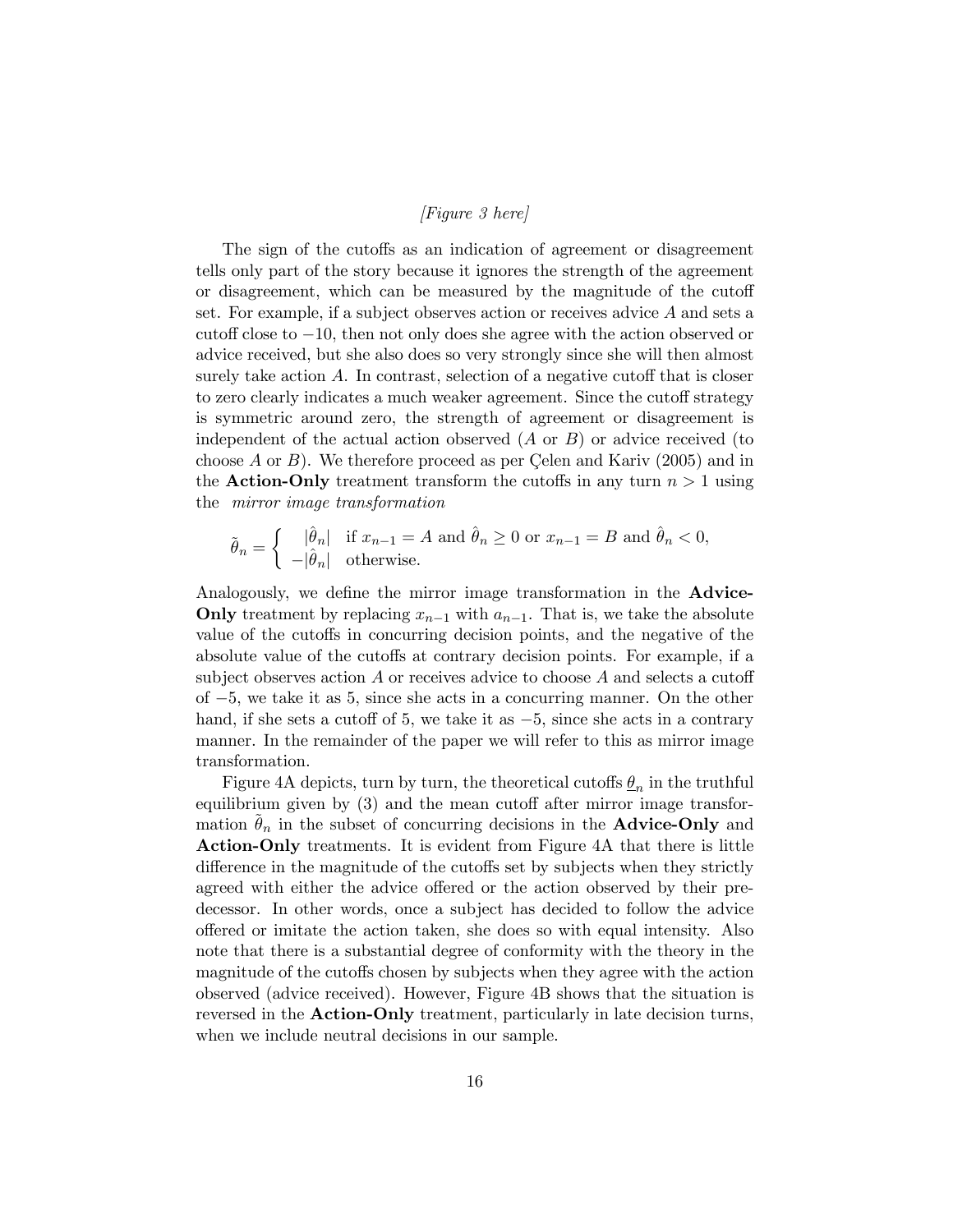### [Figure 4 here]

Next, we focus on the complementary subset of contrary decisions. Once a subject decides not to follow her predecessor's action or advice, the intensity of her disagreement can be measured in several ways. Figure 5 presents the intensity of disagreement in two ways. First, we use the absolute value of the distance between the cutoff actually chosen and the one which would be selected if the subject acted according to the truthful equilibrium cutoff rule given by (3). Second, we use the absolute value of the distance of the chosen cutoff from zero. As Figure 5 shows, the strength of disagreement is rather severe, because when subjects disagree with their predecessor, they tend to do so in quite an extreme way.

## [Figure 5 here]

All of the results presented above condition our data on whether decisions are concurring or contrary. Figure 6 shows that if we consider the data regardless of agreement or disagreement, it appears overall that there is a significant difference between the mirror image of the cutoffs set in the Action-Only and the Advice-Only treatments. Most interestingly, this difference in fact is compositional, representing the distribution of decisions over our concurring and contrary categories and not differences in how persuasive the predecessors' actions and advice that have been followed are. Put differently, the difference in behavior is the result of the fact that subjects follow advice much more frequently than they imitate action. However, action is imitated with the same intensity that advice is followed.7

#### [Figure 6 here]

We next turn to regression analyses that examine the patterns in the data more systematically. Let  $\theta_n$  be the data generated by the choices of subjects at decision turn  $n > 1$ , and let  $\chi$  and  $\chi_n$  be indicator variables for the

<sup>7</sup>Turn by turn, Wilcoxon rank-sum (Mann-Whitney) tests detect statistically significant differences between the cutoffs  $\hat{\theta}_n$  in the **Advice-Only** and **Action-Only** treatments in all decision turns. However, none of these differences are significant if we focus on the subset of concurring or contrary decisions. We note that the Wilcoxon test requires independence. The outcomes of games in which the same subjects appear are not independent. This biases the standard errors downward, increasing the likelihood of finding a significant treatment effect. We use the null of independence and recognize that there is no simple adjustment that will take care of the possible dependence problem.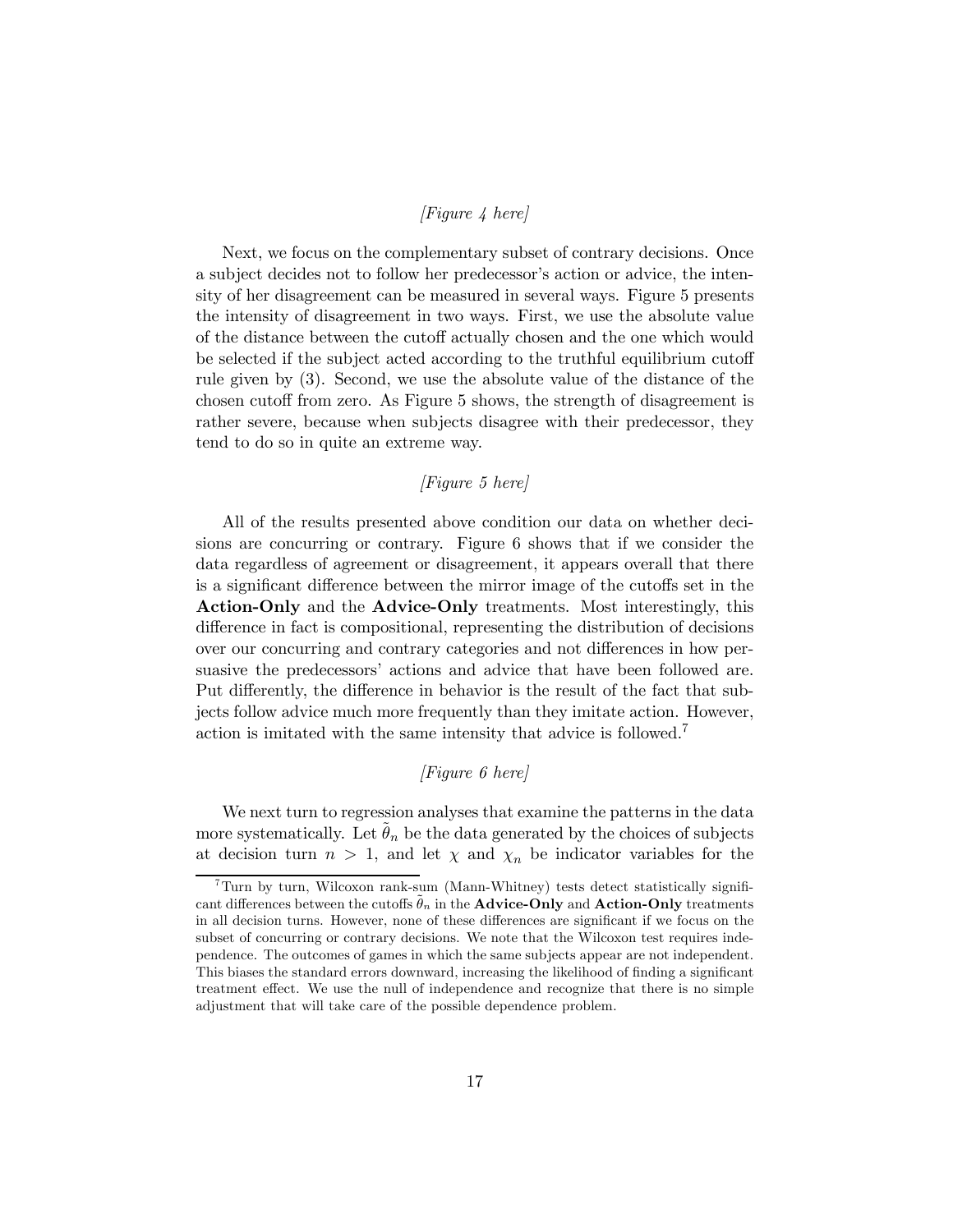Advice-Only treatment and decision turns, respectively. Our econometric specification has the form:

$$
\tilde{\theta}_n = [\alpha_n + \beta_n \chi] \chi_n + \epsilon_n
$$

where  $\epsilon_n$  is assumed to be distributed normally with mean zero and variance  $\sigma_n^2$ . We generate estimates of the  $\alpha$  and  $\beta$  coefficients using a Tobit model that accounts for the censored distribution (the cutoffs are bounded between −10 and 10), and use robust standard errors that allow for clustering at the level of the individual subject.

Table 2 reports the estimation results. The last column presents the results for the full sample. There are marked differences between the  $\alpha$ and  $\beta$  estimates. Except for the third decision turn, all the  $\beta$  estimates are significantly positive. This implies that the later a subject's turn is, the more she relies on the information revealed from advice, and that subjects are more likely to follow their predecessor's advice than to imitate her action. The magnitudes are very large, implying an overall shift in cutoffs  $\tilde{\theta}_n$  from approximately  $1.18$  to  $3.57$ . This is roughly consistent with the effect implied by the summary statistics presented above.

#### [Table 2 here]

#### 6.2 Question 2

Which information—advice or action—is more valued by the subjects? Under what circumstances do subjects offer advice that is different from their action?

We next turn to the **Action-Plus-Advice** treatment, which is identical to the **Action-Only** and **Advice-Only** treatments with the exception that each subject observes the action chosen by her immediate predecessor and also receives her advice. The Action-Plus-Advice treatment allows us to separate the impact of advice from the impact of action on behavior. If the predecessor's action and advice differ–for example, if the predecessor chooses  $A$  and advises  $B$ —then the successor subject could choose to set either a negative cutoff (concurring with the action observed, as action  $A$ is more likely to be chosen) or a positive one (concurring with the advice received, as action  $B$  is more likely to be chosen). Overall, such overturns  $x_{n-1} \neq a_{n-1}$  are relatively rare, accounting for only 17.5% of the data from the **Action-Plus-Advice** treatment, which is only marginally higher than the  $15.8\%$  from the **Advice-Only** treatment. As will be discussed below,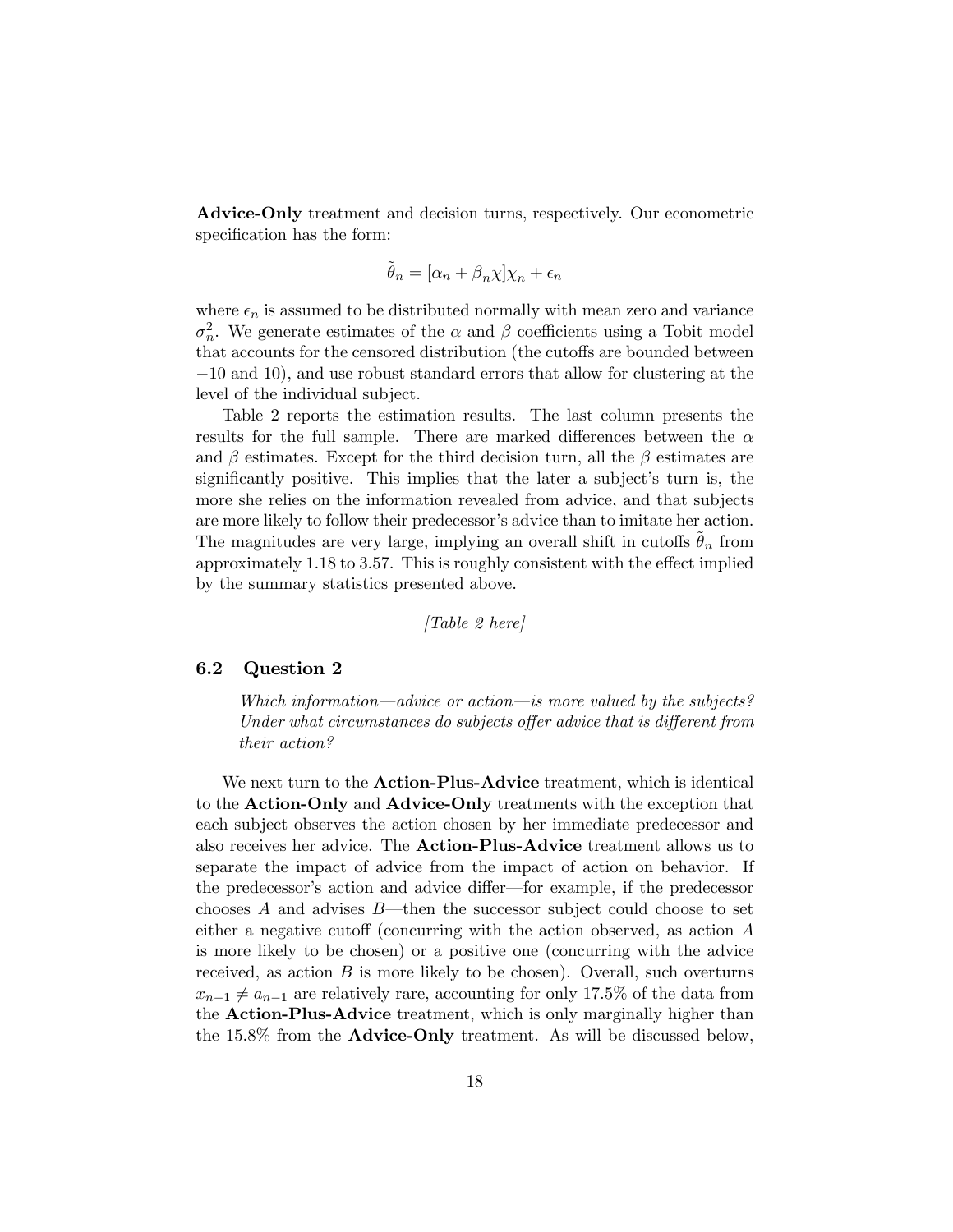the fact that overturns are infrequent implies that subjects do not use the advice they give to hedge out the risk they face from their action.

To organize the data from the Action-Plus-Advice treatment, we adopt the convention that decisions made by subjects are defined as concurring or contrary decisions with respect to advice. That is, decisions are defined by whether the sign of the cutoff agrees or disagrees with advice received. A neutral decision is again defined as choosing cutoff zero, which does not favor any action,  $A$  or  $B$ . Table 3 presents the percentages of concurring, contrary, and neutral decisions in the **Action-Plus-Advice** treatment and compares them with the analogous percentages in the Action-Only and Advice-Only treatments reported in Table 1. In the Action-Plus-Advice treatment, subjects set a cutoff consistent with the advice they receive 84.2% of the time when  $x_{n-1} = a_{n-1}$ , but only 60.2 percent of the time when  $x_{n-1} \neq a_{n-1}$ . Hence, advice is more likely to be followed when backed by an action. The distributions of the concurring, contrary, and neutral decisions in the **Action-Plus-Advice** treatments are significantly different according to Kolmogorov-Smirnov test  $(p$ -value 0.000).

| Table 3: Concurring, contrary, and neutral decisions |          |         |       |  |
|------------------------------------------------------|----------|---------|-------|--|
| in the <b>Action-Plus-Advice</b> treatment           |          |         |       |  |
| Neutral Contrary<br>Concurring                       |          |         |       |  |
| Action-Plus-Advice $(x_{n-1} = a_{n-1})$             | 84.2\%   | $7.0\%$ | 8.8%  |  |
| <b>Action-Plus-Advice</b> $(x_{n-1} \neq a_{n-1})$   | $60.2\%$ | 15.7%   | 24.1% |  |
| <b>Action-Only</b>                                   | 44.2%    | 16.6%   | 39.2% |  |
| Advice-Only                                          | 74.1\%   | $91\%$  | 16.8% |  |

Figure 7 shows the distribution of contrary decisions in the Action-Plus-Advice treatment aggregated at the subject level and compares them with the corresponding distributions in the **Action-Only** and **Advice-Only** treatments depicted in Figure 3. We present the distribution for all decisions, as well as the distribution for the subset of decisions where the advice received was consistent with the action observed,  $x_{n-1} = a_{n-1}$ . The horizontal axis measures the number of concurring decisions and the vertical axis measures the percentage of subjects corresponding to each interval. For the subset of consistent decisions  $x_{n-1} = a_{n-1}$ , 80.0% of the subjects disagreed with the advice they received only in one or two rounds. This distribution is significantly different from the analogous distributions in the Action-Only and Advice-Only treatments using Kolmogorov-Smirnov tests  $(p$ -values 0.000). For the full sample, only 62.5% of the subjects disagreed with the advice they received in one or two rounds, and 35.0% disagreed in three to five rounds.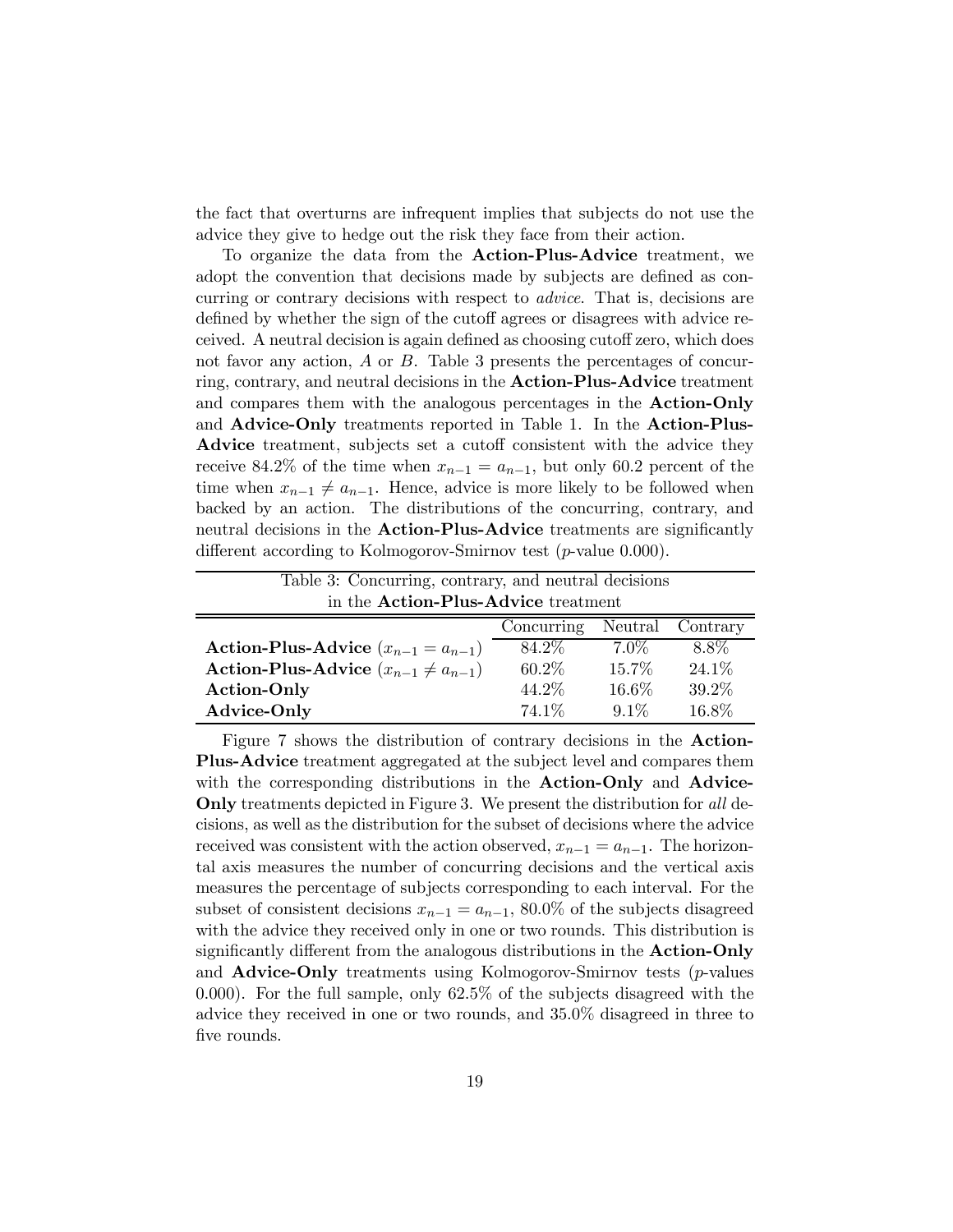#### [Figure 7 here]

Figure 8 depicts, turn by turn, the mean cutoff after the mirror image transformation  $(\theta_n)$  in the **Action-Plus-Advice** treatment. We present the mean cutoffs for all decisions, as well as the mean cutoffs for the subset of decisions where the advice received was consistent with the action observed  $(x_{n-1} = a_{n-1})$ , and compare the cutoffs to those in the **Action-Only** and Advice-Only treatments. Figure 8 shows that the magnitude of the cutoffs set in the Action-Plus-Advice treatment does not differ much from the magnitude of the cutoffs set in the **Advice-Only** treatment. Hence, when backed up by action, the impact of advice is to increase the number of times that predecessor's decision is followed. But once it is followed, the strength of commitment to the predecessor's decision is practically identical.

## [Figure 8 here]

We now turn to regression analyses that examine the patterns in the data from the Action-Plus-Advice treatment more systematically. Let  $\chi^c$  and  $\chi^i$  be indicator variables for the **Action-Plus-Advice** treatment when the predecessor's action is consistent or inconsistent with her advice, receptively. This generates the following econometric specification:

$$
\tilde{\theta}_n = [\alpha_n + \beta_n \chi^c + \delta_n \chi^i] \chi_n + \epsilon_n
$$

where  $\epsilon_n$  is assumed to be distributed normally with mean zero and variance  $\sigma_n^2$ . We again generate estimates using a Tobit model that accounts for the censored distribution, and use robust standard errors that allow for clustering at the level of the individual subject.

Table 4 reports the estimation results. In Table 4A, we focus on the data from the Advice-Only and Action-Plus-Advice treatments. In Table 4B, we repeat the estimations using the data from the Action-Only and Action-Plus-Advice treatments. The last column presents the results for the full sample. The most apparent cross-sectional feature of the beta series is that for each decision turn, the estimated  $\delta$  coefficients in Table 4A and the estimated  $\alpha$  coefficients in Table 4B are monotonic and significantly positive. The other coefficients in Tables 4A and 4B are not significantly different from zero in most turns. This implies that for a fixed decision turn n, the cutoffs  $\theta_n$  in the **Action-Plus-Advice** treatment when the advice received is consistent with the action observed  $x_{n-1} = a_{n-1}$  are the same as the cutoffs in the Advice-Only treatment and higher than the cutoffs in the Action-Only treatment. For the full sample, the estimates show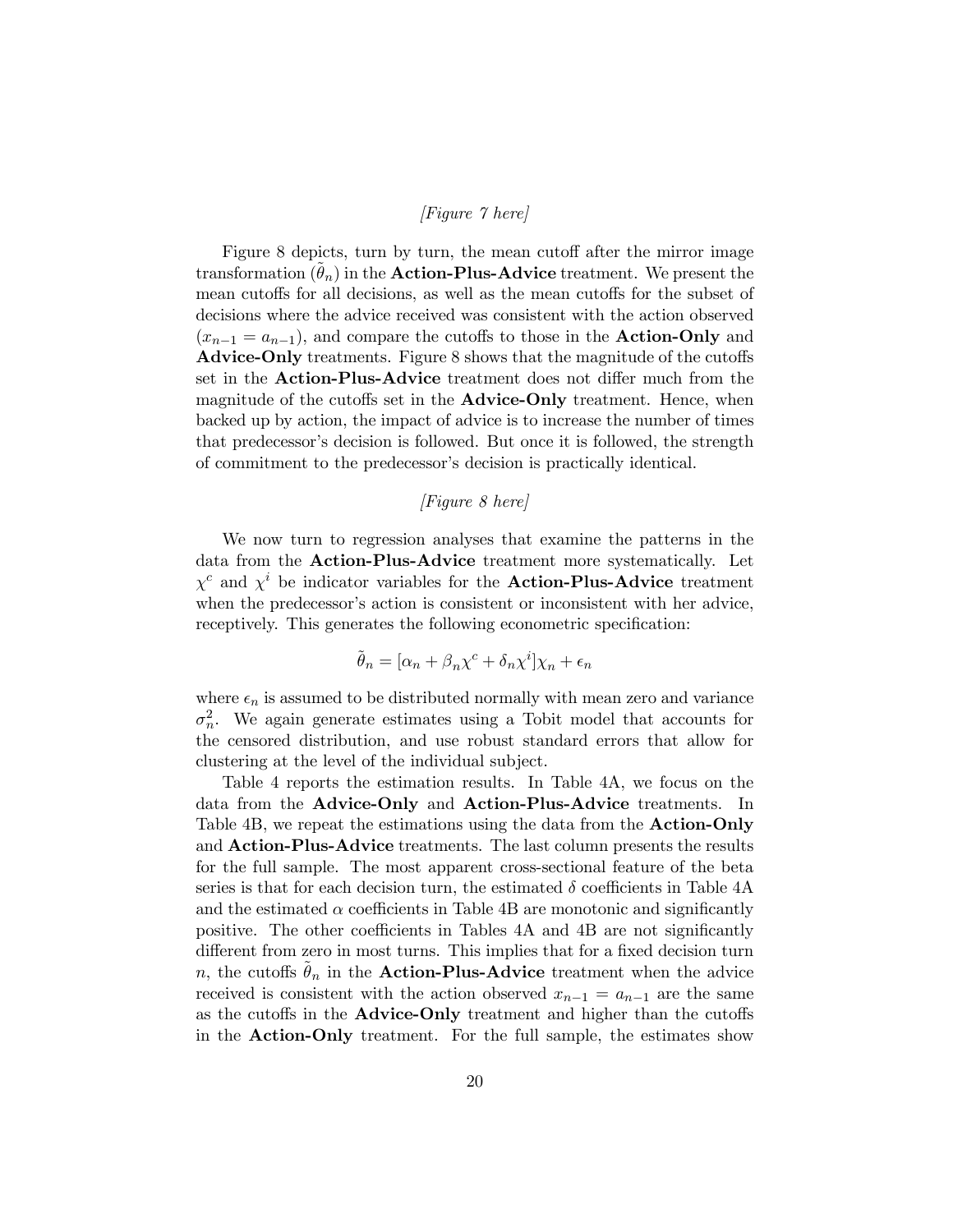that the cutoffs  $\hat{\theta}_n$  are lowest in the **Action-Only** treatment, higher in the Action-Plus-Advice treatment when the advice received is inconsistent with the action observed  $x_{n-1} \neq a_{n-1}$ , and highest in the **Advice-Only** and Action-Plus-Advice treatment when the advice received is consistent with the action observed.

## $[Table 4 here]$

Next we turn our attention to the question of when subjects offer advice that differs from their action. Recall that overturns are relatively rare, accounting for only 17.5% and 15.8% of the decisions in the **Advice-Only** treatment and the Action-Plus-Advice treatment, respectively. In addition, as Figure 9 illustrates, overturns are rare and infrequent for any given subject–in the Advice-Only and Action-Plus-Advice treatments, 65.0% and 67.5% of our subjects, respectively, offered advice that overturned two or fewer (if any) of the actions they took (out of 15 rounds), and only 10% and 5%, respectively, offered advice that overturned six or more actions.

## [Figure 9 here]

Table 5 reports the results of a Logit regression that examines the extent to which overturning  $(x_n \neq a_n)$  is correlated with the decision turn *n*, the absolute value of the cutoff set by the subject  $|\hat{\theta}|$ , and the distance between the cutoff and the signal received  $\left|\hat{\theta}_n - \theta_n\right|$ . We also include an indicator variable for the **Action-Plus-Advice** treatment. We again use robust standard errors that allow for clustering at the level of the individual subject. The results show that the probability of an overturn increases in the absolute value of a subject's cutoff, and decreases in the distance between a subject's cutoff and her signal. The correlations with the indicator variable and the decision turn are insignificant. Thus, we conclude that subjects are more likely to overturn their action  $x_n = a_n$  when they set a relatively extreme cutoff and the signal they observe is close to their cutoff. In the Action-Plus-Advice treatment, this outcome is consistent with a signaling equilibrium.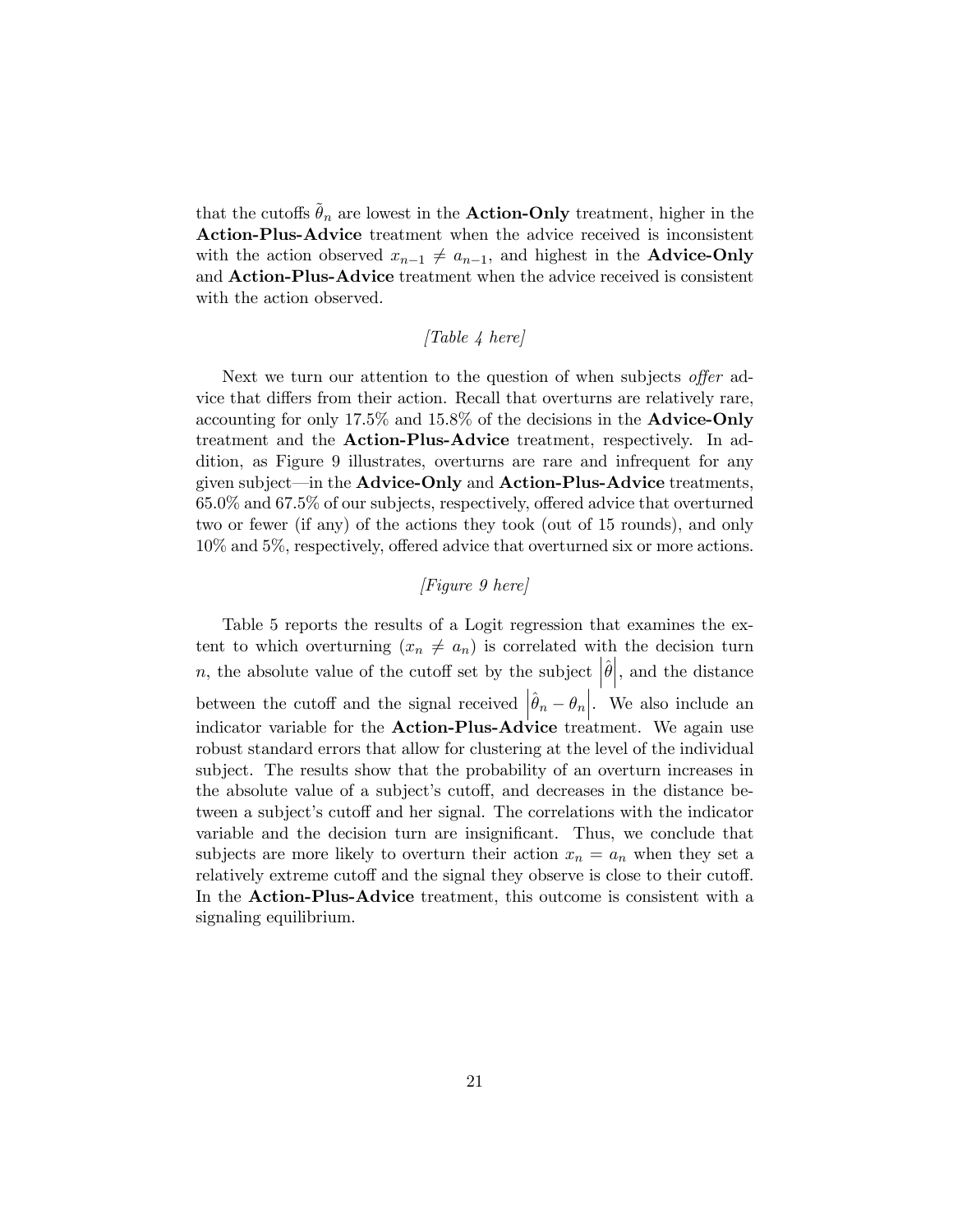| Table 5: Overturning behavior |            |           |         |            |
|-------------------------------|------------|-----------|---------|------------|
|                               | Odds Ratio | Std. Err. |         | $p$ -value |
| Action-Plus-Advice            | 0.965      | 0.296     | $-0.12$ | 0,906      |
| $\, n$                        | 0.988      | 0.032     | $-0.38$ | 0.703      |
| $\hat{\theta}_n$              | 1.119      | 0.027     | 4.62    | 0.000      |
| $\theta_n$                    | 0.830      | 0.026     | $-5.99$ | 0.000      |

Log likelihood = -429.389, Pseudo  $R^2 = 0.0924$ .

### 6.3 Post-Signal Action-Only

One possible explanation of why subjects tend to follow their predecessor's advice more in the Advice-Only treatment than they imitate their predecessor's action in the **Action-Only** treatment is that the advice was offered after the predecessor observed her signal, while her action was determined by her cutoff which was set before she observed her signal. To investigate this claim we conducted the **Post-Signal Action-Only** treatment, which provides a useful benchmark for our preceding analysis. In this treatment, subjects observe both their private signal and their predecessor's action before taking their own action. Thus, in this treatment the action taken by one's predecessor includes information about the signal observed, just as the advice does in the **Advice-Only** treatment. If advice is followed more often in the Advice-Only treatment than actions are copied in the Post-Signal Action-Only treatment, then we can conclude that advice is more persuasive than actions even in those situations where they are based on identical information.

To make this comparison, however, we must be sure to compare the right situations. In the Post-Signal Action-Only treatment, if the sign of the signal agrees with the action taken by the predecessor–i.e., if the predecessor took action  $A$  (resp.  $B$ ) and the signal is positive (resp. negative)—then the subject should obviously follow the predecessor's action. The decision problem is more interesting if the sign of the signal disagrees with the predecessor's action. Over all the decision turns except the first, in the **Post-**Signal Action-Only treatment when their signal disagreed with the predecessor's action, subjects chose the same action as their predecessor only 46.5% of the time. In comparison, in the treatments involving advice we say that a cutoff agrees with the advice received or action taken when a subject observes that her predecessor gave advice or took action  $A$  (resp.  $B$ ) and adopts a negative (resp. positive) cutoff. In the Action-Only treatment, the cutoffs agree with the action observed in only 44.2% of the decisions,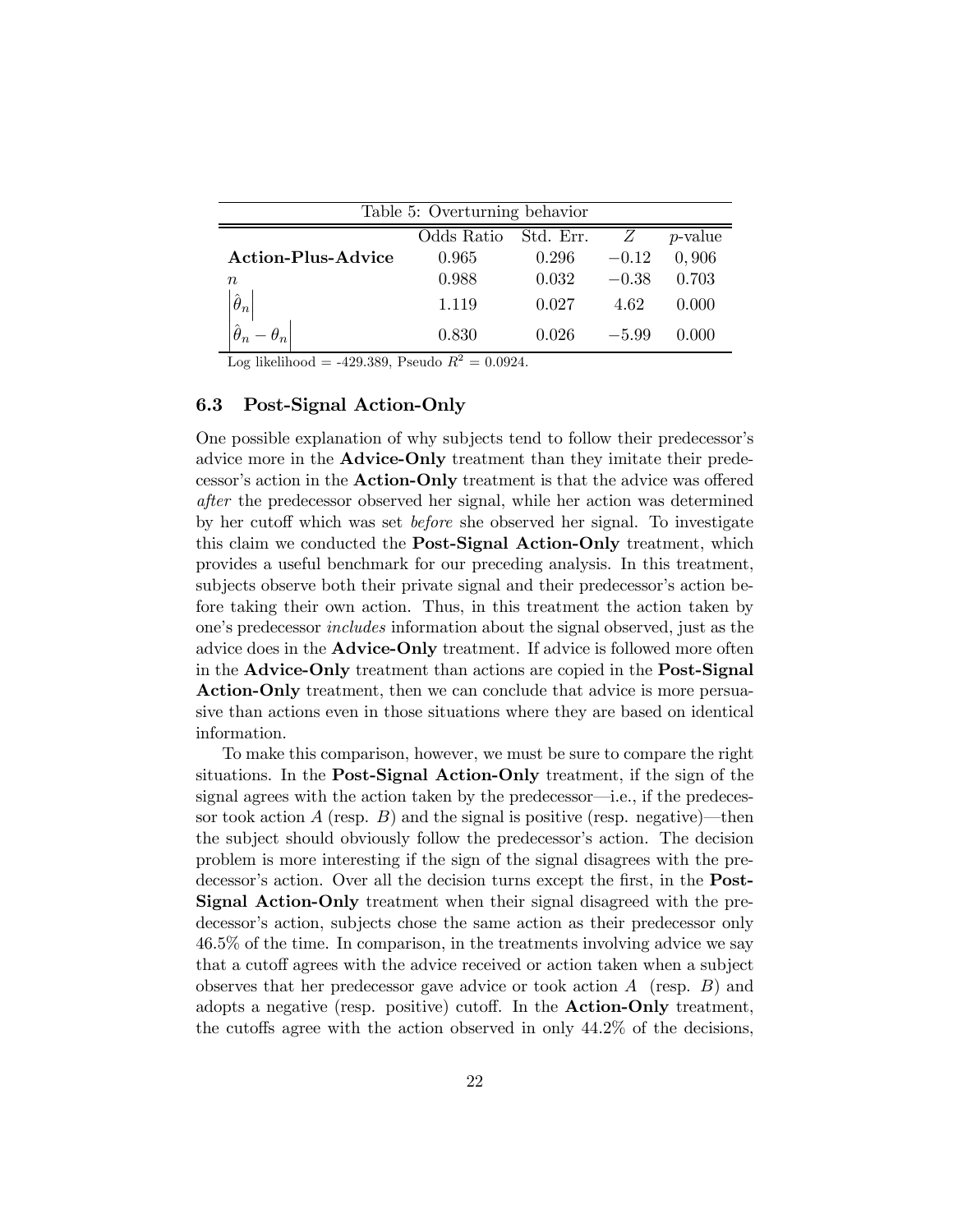which is significantly lower than  $74.1\%$  in the **Advice-Only** treatment but very similar to the analogous frequency in the Post-Signal Action-Only treatment.

Next, we also compare the likelihoods of correct actions (defined relative to the information available) in the various treatments. Table 6 presents the results (note that uninformed random actions will be correct half the time). Most interestingly, the likelihood of correct actions is significantly higher in the treatments involving advice—the **Advice-Only** and the **Action-Plus-**Advice treatments–and there are no significant differences between the likelihoods of correct actions being taken in the Post-Signal Action-Only and the Action-Only treatments.

| Table 6: The likelihood of correct actions by treatment |       |           |                     |
|---------------------------------------------------------|-------|-----------|---------------------|
|                                                         | Prop. | Std. Err. | [95 Conf. Interval] |
| Post-Signal Action-Only                                 | 0.632 | 0.018     | [0.597, 0.667]      |
| <b>Action-Only</b>                                      | 0.625 | 0.020     | [0.586, 0.663]      |
| Advice-Only                                             | 0.720 | 0.018     | [0.684, 0.756]      |
| <b>Action-Plus-Advice</b>                               | 0.768 | 0.017     | [0.734, 0.802]      |

## 7 Conclusion

There are innumerable social and economic situations in which agents are influenced by the decisions of others. From the point of view of rational choice theory, however, the important question is why rational, maximizing agents should behave in this way. Several economic theories explain the existence of uniform social behavior. These include the benefits from conformity for its own sake, sanctions imposed on deviants, strategic complementarities, and social learning, which describes any situation in which agents learn by observing the actions of others. Among these theories, only social learning explains why a society settles on a single pattern of behavior. This is an important result and it helps us understand the basis for uniformity of social behavior.

At the same time, the odd aspect of the social learning literature is that it does not really accurately reflect social behavior. In the real world, while people learn by observing the actions of others, they also learn from their advice. In this paper, we introduce advice giving (which has not previously been explored in experimental studies) into the standard sequential sociallearning problem. The games that make up the various treatments in our experiment differ only with respect to their information structure, but we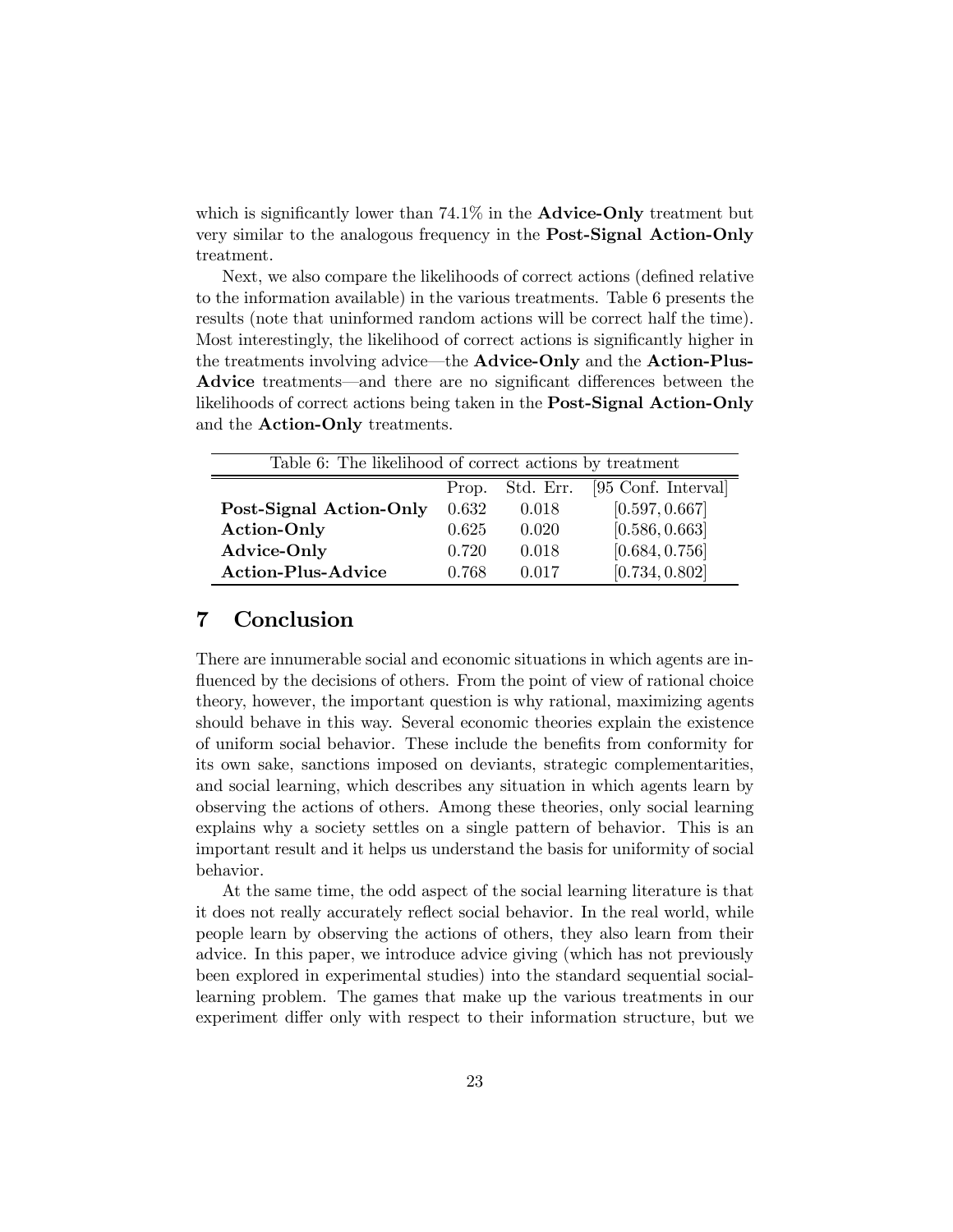designed the experiment so that both pieces of information–action and advice–should, in equilibrium, be equally informative (in fact, identical).

The experiment generates sharp and suggestive results:

- At the aggregate level, what we find is the truly puzzling result that subjects in laboratory social-learning situations are more willing to follow the advice given to them by their predecessor than to copy her action. As a result, we find that imitation is much more frequent when subjects give and receive advice, but that it is less frequent than the theory predicts.
- We also focus on the data at the individual level. We use our cutoff elicitation technique to elicit subjects' beliefs. The signs of the cutoffs indicate agreement or disagreement. This enables us to look at the distribution of subjects in terms of the frequency with which they either agreed or disagreed with their predecessor's action or advice (or both). We find that subjects tended to disagree much more often with the action observed than the advice received.
- We find that once a subject has decided to imitate her predecessor's action or to follow her advice, she does so consistent with the theoretical predictions. More precisely, among the subjects who agree with their predecessor's action or advice there is a good degree of conformity with the theory, which we fail to observe in the aggregate data. Hence, the difference between the treatments with and without advice is a compositional difference reflecting the fractions of agreements and disagreements and not a difference in how persuasive a predecessor's action or advice that has been followed is.
- Also, we find that the presence of advice improves the accuracy of decisions and subjects' payoffs. The increase in the payoffs in the treatments with advice, relative to those without advice, is mainly attributable to the increasing number of subjects who follow their predecessor's advice even if it conflicts with their private information. That is, over time the information revealed by advice is relied upon more, and subjects become increasingly likely to imitate their predecessors; however, subjects do not tend to rely more over time on the information revealed by the predecessor's action.

We can account for the differences between the results of the treatments with and without advice and for discrepancies between the data and the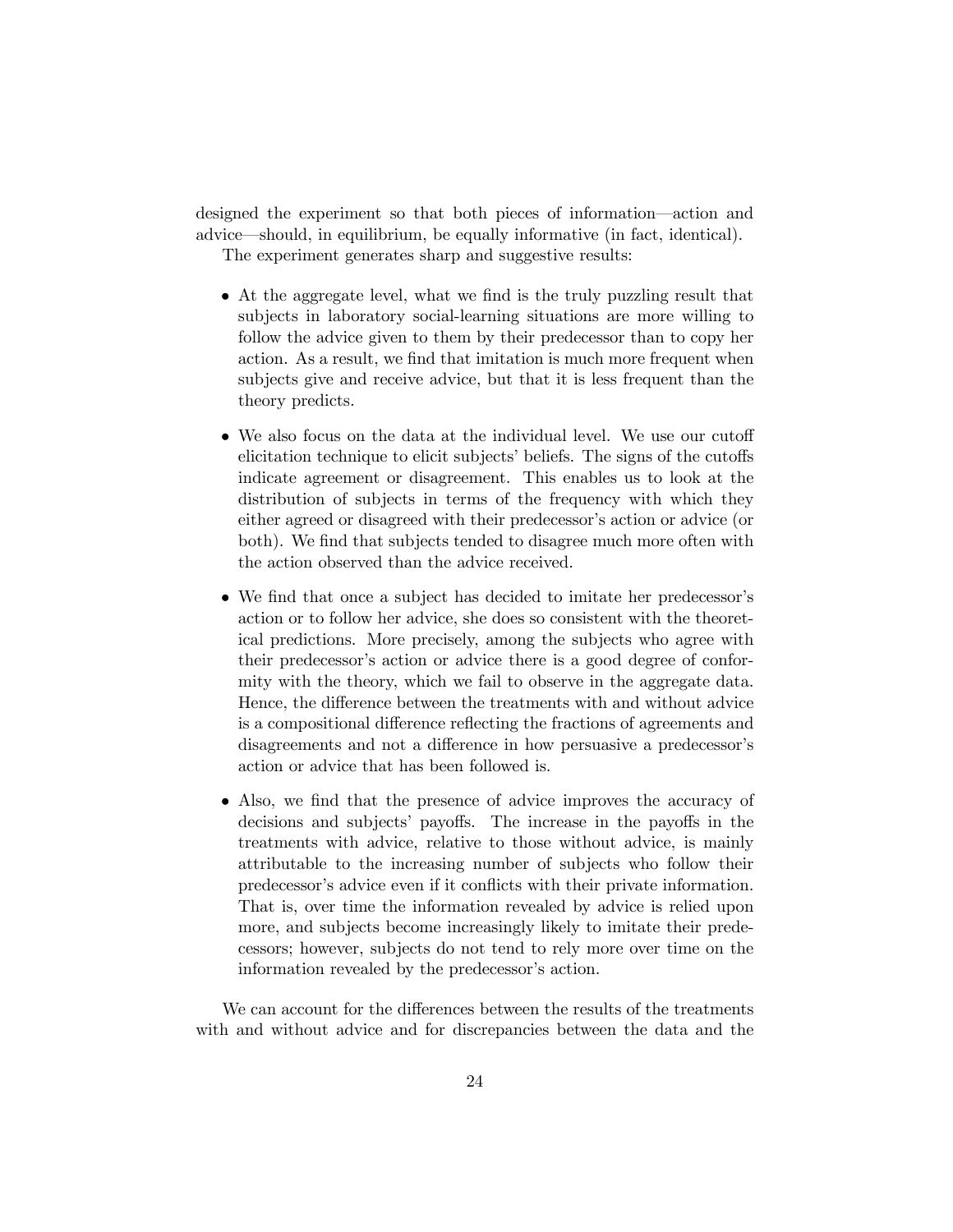predictions of the theory, by introducing noisy individuals in the model. Çelen and Kariv (2005) test a structural model that describes subjects' behavior in the Action-Only treatment as a form of generalized Bayesian behavior that incorporates limits on the rationality of others. They conclude that in the Action-Only treatment, overall the follow-own-signal heuristic outperforms Bayes' rule as a predictor.

We repeat the exercise of Celen and Kariv (2005) for the **Advice-Only** treatment.8 We find that subjects gradually increase their confidence in the information revealed by their predecessor's advice. As a result, the cutoffs process exhibits an upward trend showing that over time subjects tend to adhere more closely to Bayesian updating. This model generates results that are very similar to those produced by the linear Tobit model we employ in this paper. For that reason and to economize on space, we favor the reduced form approach, which provides a good fit and offers flexibility, tractability, and a straightforward interpretation.

Our conclusions that subjects follow naïve advice and that the subjects' behavior in the experiments with the advice are closer to the prediction of the theory than the behavior in the experiments without the advice are consistent with previous experimental evidence. These findings lack a proper theoretical explanation. As noted by Schotter (2003), "[d]espite the prevalence of reliance on advice, economic theory has relatively little to say about it." One plausible explanation of why the presence of advice increases rationality is that the process of giving advice requires subjects to rethink the problem. This may be due to reputation concerns, responsibility, or some other psychological reasons. No matter what the reason is, if the subjects know that their predecessor thought twice before giving the advice, they are (rationally) more willing to follow their predecessor's advice than to imitate her action.

Although we are ultimately forced to leave our results as puzzles for theorists to ponder, they are sufficiently dramatic that they suggest that there might be similar results for more general cases. Our findings suggest that models of social learning need to be modified in order to account for the observed behavior. To determine which factors are important in explaining decision making with advice in a variety of settings, it will be necessary to investigate a larger class of social-learning situations in the laboratory. This is perhaps one of the most important topics for future research. Progress in this area requires both new theory and new experimental data.

 $8$ For the detailed analysis of Celen and Kariv (2005), see the NYU C.E.S.S. working paper with the same title.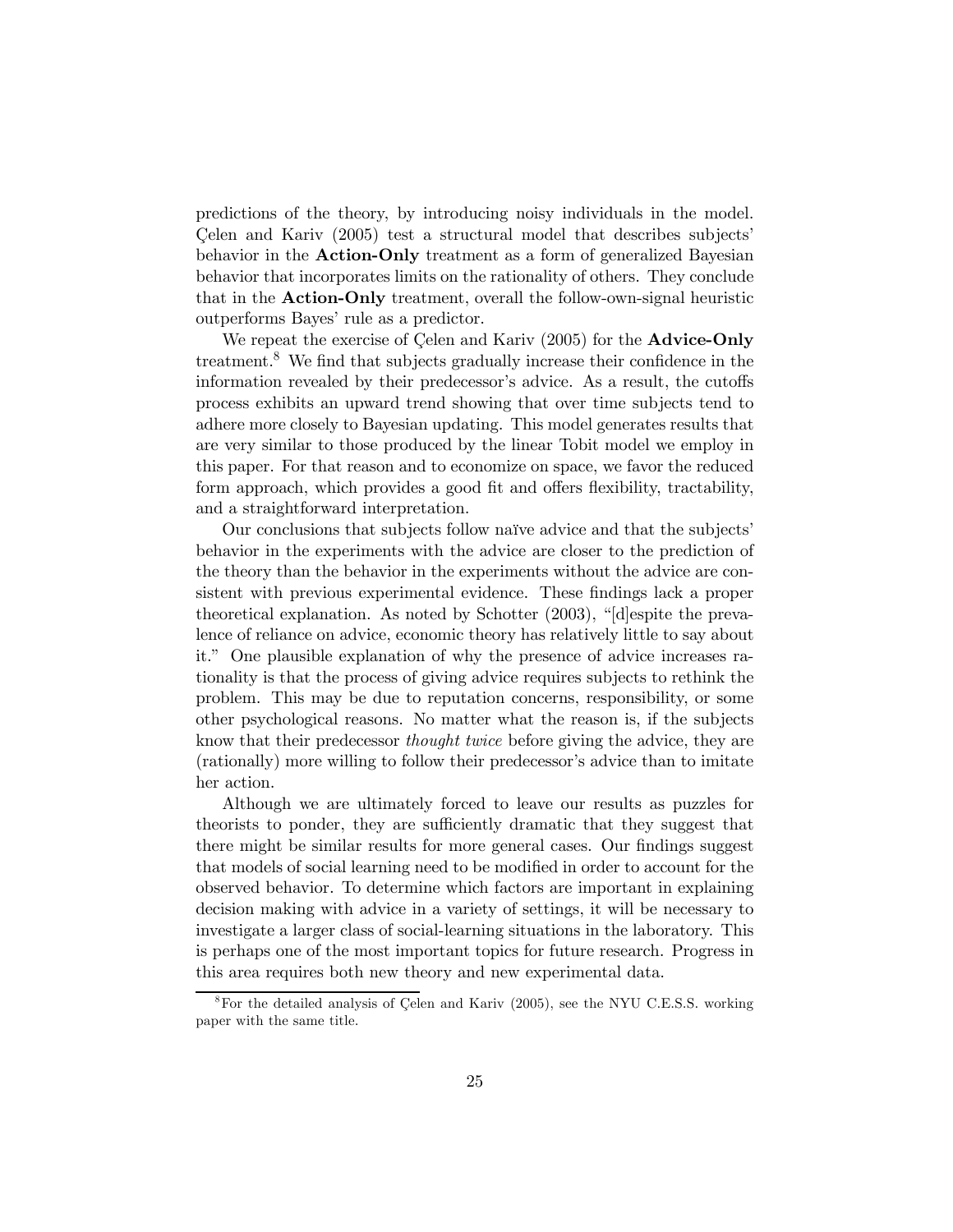Our results reinforce the effectiveness of user-generated content as a marketing tool. In recent years, companies increasingly utilize user-generated content to increases in brand awareness or to achieve other marketing objectives. The massive outpouring of viral marketing and viral advertising takes place via pre-existing social networks in which advertisers aiming to get consumers to talk among themselves. In addition, numerous user reviews of products being sold by online sellers are submitted by regular visitors to their sites. Recent evidence suggests that consumers rely more on reviews of other customers (naïve advice) than on sale rankings (action). However, these observational studies are subject to identification problems because many crucial parameters and variables are unobserved. In the laboratory, by contrast, we can, in principle, observe all the relevant parameters and variables. This provides an opportunity to learn more about the empirical properties of advice and thus of the word-of-mouth marketing that is widely used in the real world.

## References

- [1] Anderson, L., C. Holt. 1997. Information cascades in the laboratory. American Economic Review 87(5) 847-62.
- [2] Banerjee, A. 1992. A simple model of herd behavior. Quarterly Journal of Economics 107(3) 797-817.
- [3] Banerjee, A., D. Fudenberg. 2004. Word of mouth learning. Games and Economic Behavior  $46(1)$  1-22.
- [4] Bikhchandani, S., D. Hirshleifer, I. Welch. 1992. A theory of fads, fashion, custom, and cultural change as informational cascade. Journal of Political Economy 100(5) 992-1026.
- [5] Bikhchandani, S., D. Hirshleifer, I. Welch. 1998. Learning from the behavior of others: Conformity, fads, and informational cascades. Journal of Economic Perspectives 12(3) 151-170.
- [6] Çelen, B., S. Kariv. 2004a. Observational learning under imperfect information. Games and Economic Behavior 47(1) 72-86.
- [7] Çelen, B., S. Kariv. 2004b. Distinguishing informational cascades from herd behavior in the laboratory. American Economic Review **94**(3) 484-497.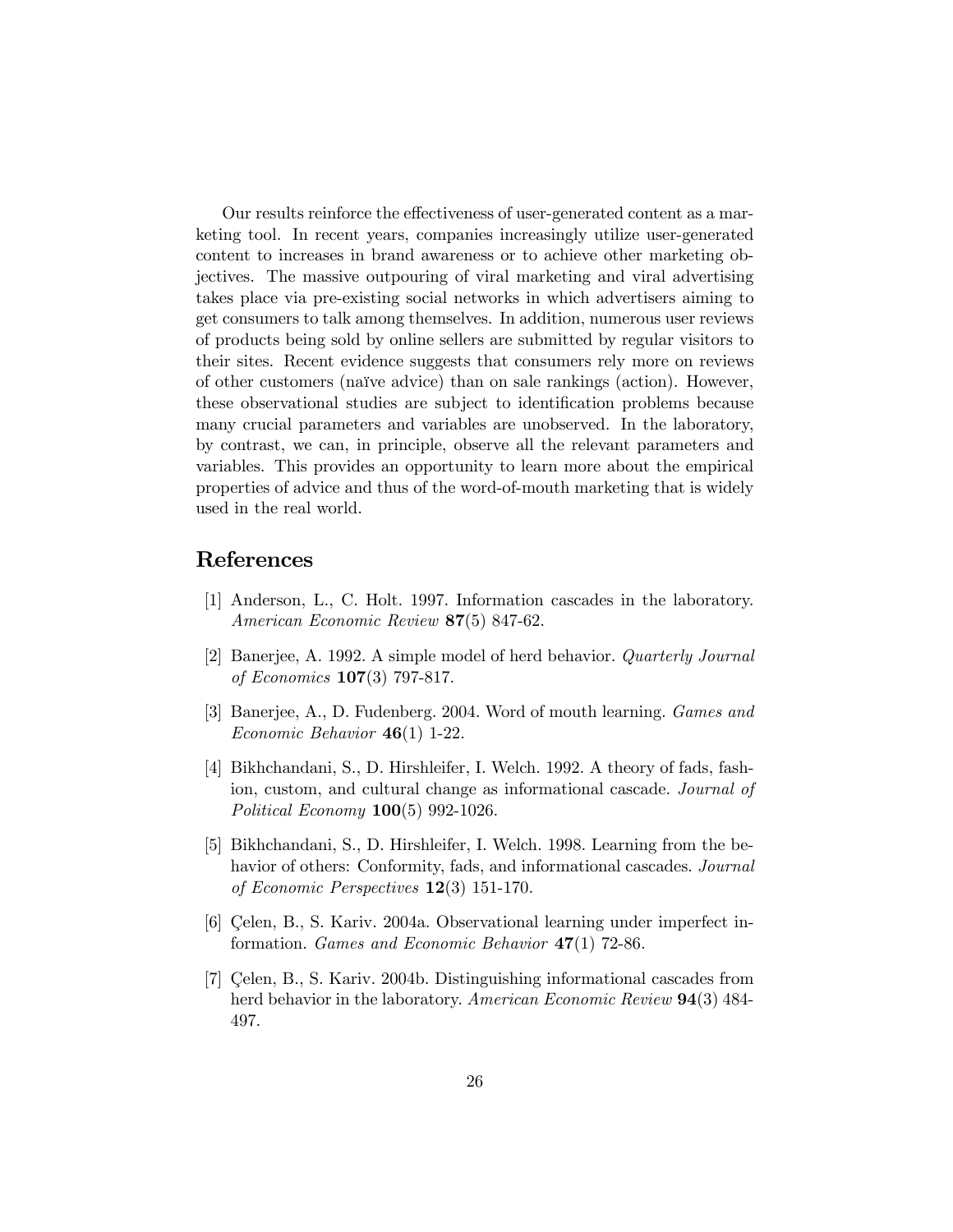- [8] Çelen, B., S. Kariv. 2005. An experimental test of observational learning under imperfect information. Economic Theory 26(3) 677-699.
- [9] Chamley, C. 2004. Rational herds economic models of social learning. Cambridge University Press.
- [10] Chaudhuri, A., S. Grazino, P. Maitra. 2006. Social learning and norms in a public goods experiment with inter-generational advice. Review of Economic Studies  $73(2)$  357-380.
- [11] Chevalier, J., G. Ellison. 1999. Career concerns of mutual fund managers. Quarterly Journal of Economics 114(2) 389-432.
- [12] Ellison, G., D. Fudenberg. 1993. Rules of thumb for social learning. Journal of Political Economy **101**(4) 612-643.
- [13] Ellison, G., D. Fudenberg. 1995. Word of mouth communication and social learning. Quarterly Journal of Economics 110(1) 93-126.
- [14] Gale, D. 1996. What have we learned from social learning? European Economic Review 40(3-5) 617-628.
- [15] Goeree, J., R. McKelvey, T. Palfrey, B. Rogers. (2005) Self-correcting information cascades. Review of Economic Studies 74(3) 733-762.
- [16] Graham, J. 1999. Herding among investment newsletters: Theory and evidence. Journal of Finance 54(1) 231-268.
- [17] Hong, H., J.D. Kubik, A. Solomon. 2000. Security analysts' career concerns and herding of earning forecasts. Rand Journal of Economics  $31(1)$  121-144.
- [18] Hung, A., C. Plott. 2001. Information cascades: Replication and an extension to majority rule and conformity-rewarding institutions. American Economic Review 91(5) 1508-1520.
- [19] Kübler, D., G. Weizsäcker. 2003. Limited depth of reasoning and failure of cascade formation in the laboratory. Review of Economic Studies  $71(2)$  425-441.
- [20] Lamont, O. 2002. Macroeconomic forecasts and microeconomic forecasters. Journal of Economic Behavior and Organization 48(3) 265- 280.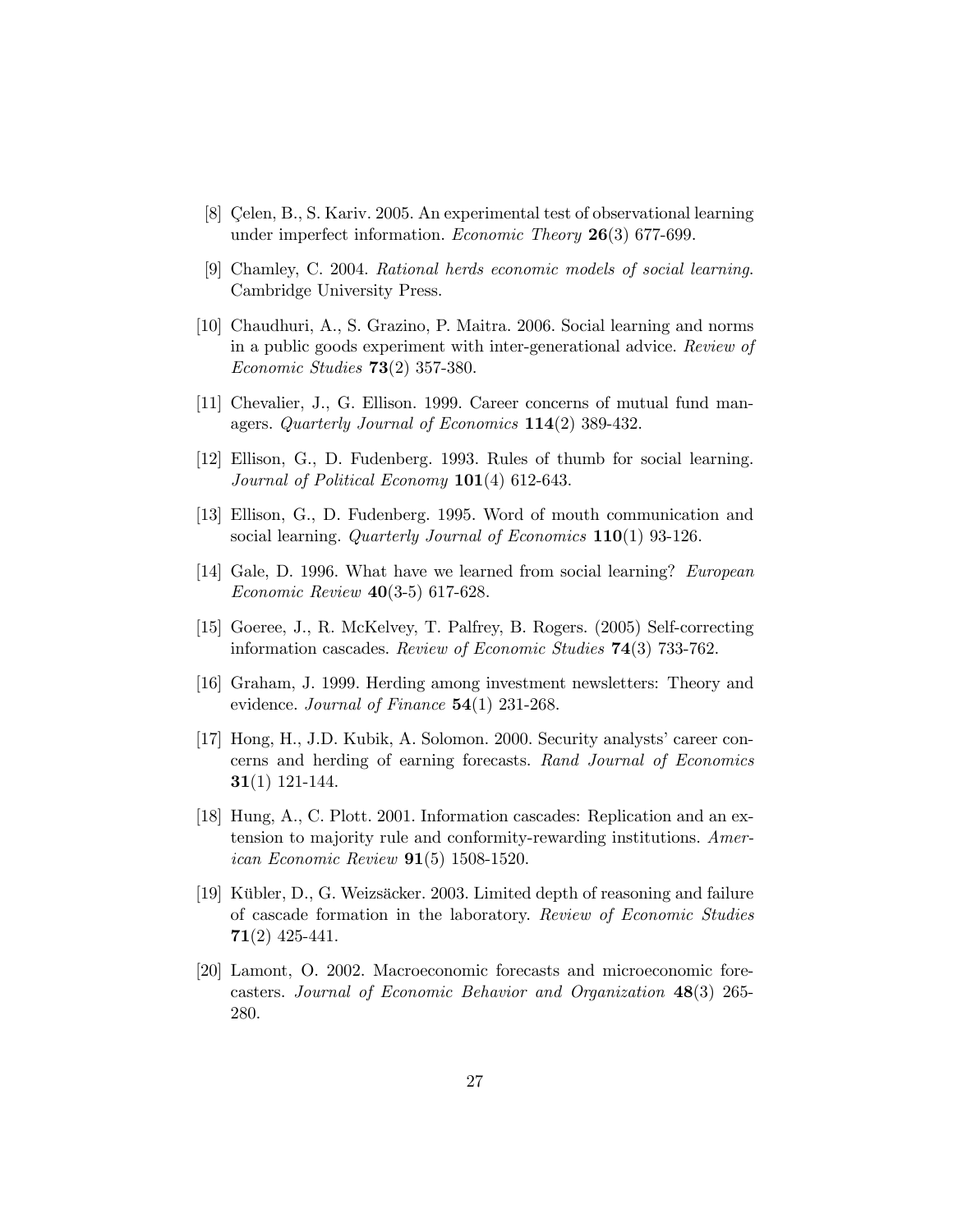- [21] Ottaviani, M., P. N. Sørensen. 2006a. The strategy of professional forecasting. Journal of Financial Economics 81 (2) 441-466.
- [22] Ottaviani, M., P. N. Sørensen. 2006b. Professional advice, Journal of *Economic Theory* **126**(1) 120-142.
- [23] Schotter, A. 2003. Decision making in the face of naïve advice. American Economic Review Papers & Proceedings 93 (2) 196-201.
- [24] Schotter, A. 2005. Decision making with naïve advice. In Experimental Business Research Vol. 2, A. Rapoport and R. Zwick, editors, Springer, Dordrecht, The Netherlands.
- [25] Smith, L., P. N. Sørensen. 2000. Pathological outcomes of observational learning. Econometrica 68(2) 371-398.
- [26] Steinel, W., A. E. Abele, C. K. W. De Dreu. 2007. Effects of experience and advice on process and performance in negotiations. Group Processes  $\mathcal{B}$  Intergroup Relations 10(4) 533-550.
- [27] Welch, I. 2000. Herding among security analysts. Journal of Financial Economics 58(3) 369-396.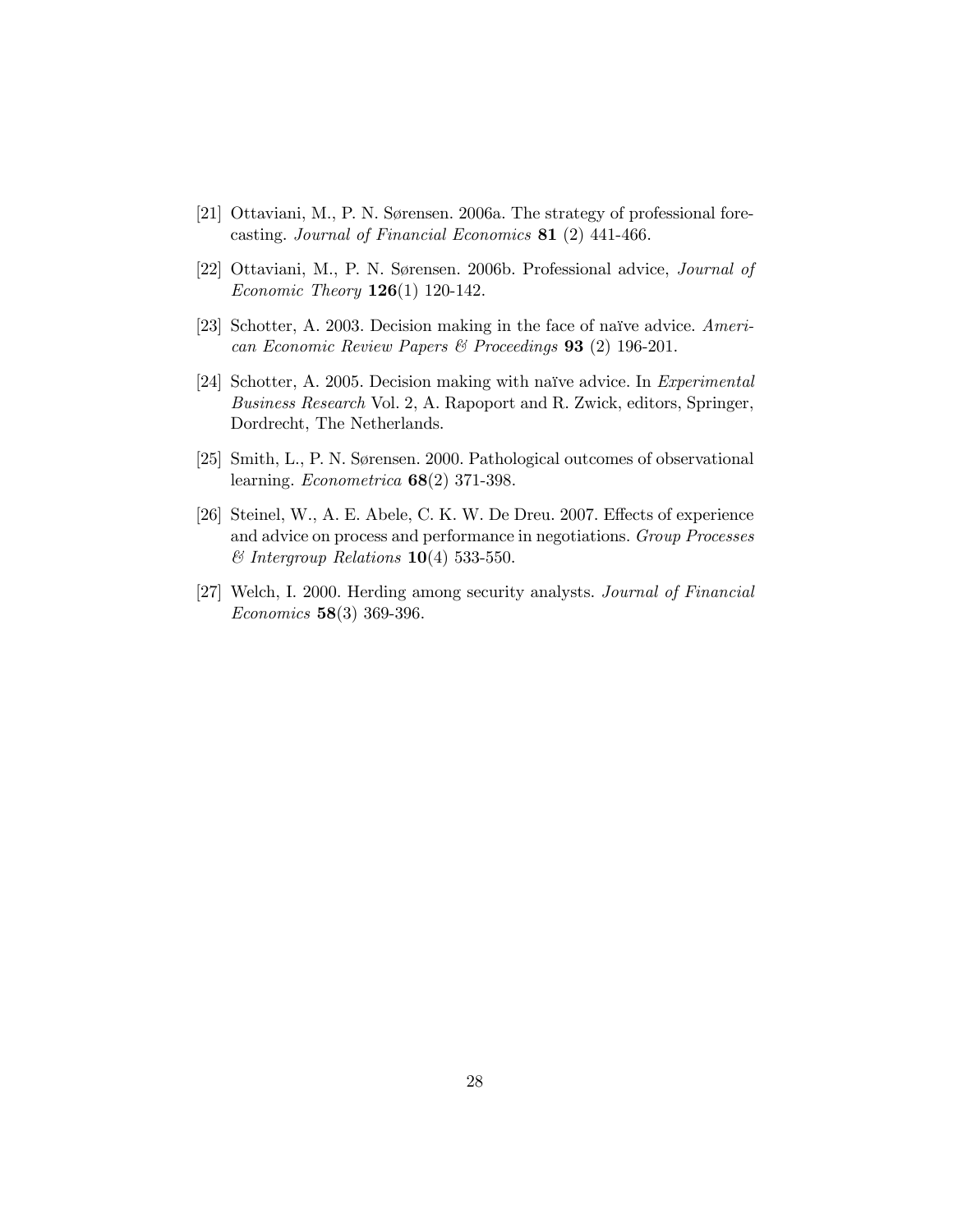|                                   | <b>Timeline</b>                                                                                                  |                                     |                                               |                                                  |  |
|-----------------------------------|------------------------------------------------------------------------------------------------------------------|-------------------------------------|-----------------------------------------------|--------------------------------------------------|--|
| <b>Action-Only</b>                | Observe predecessor's<br>action $(A \text{ or } B)$ .                                                            | Select a cutoff in<br>$[-10, 10]$ . | Receive signal,<br>action recorded.           |                                                  |  |
| Advice-Only                       | Receive predecessor's<br>advice $(A \text{ or } B)$ .                                                            | Select a cutoff in<br>$[-10, 10]$ . | Receive signal,<br>action recorded.           | Give advice $(A \text{ or } B)$<br>to successor. |  |
| <b>Action-Plus-</b><br>Advice     | Observe predecessor's<br>action $(A \text{ or } B)$ and<br>receive predecessor's<br>advice $(A \text{ or } B)$ . | Select a cutoff in<br>$[-10, 10]$ . | Receive signal,<br>action recorded.           | Give advice $(A \text{ or } B)$<br>to successor. |  |
| Post-Signal<br><b>Action-Only</b> | Observe predecessor's<br>action (A or B).                                                                        | Receive signal.                     | Choose an action<br>$(A \text{ or } B).$<br>. |                                                  |  |

## FIGURE 1: Experimental design and procedures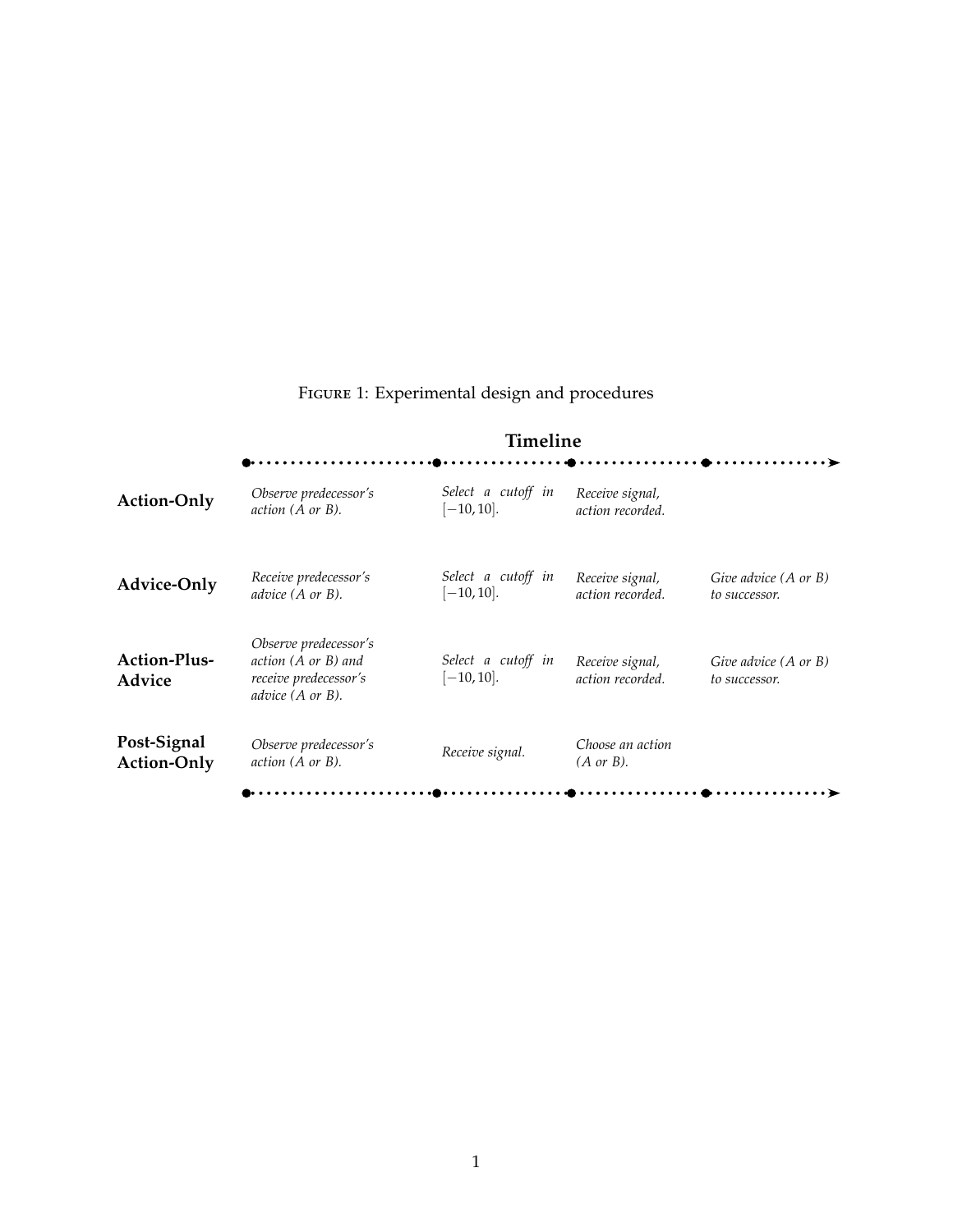

Figure 2: The process of cutoffs and imitation sets

Imitation sets monotonically increase in *n* regardless of the actual history of actions. Thus, overtime, it is more likely that imitation will arise.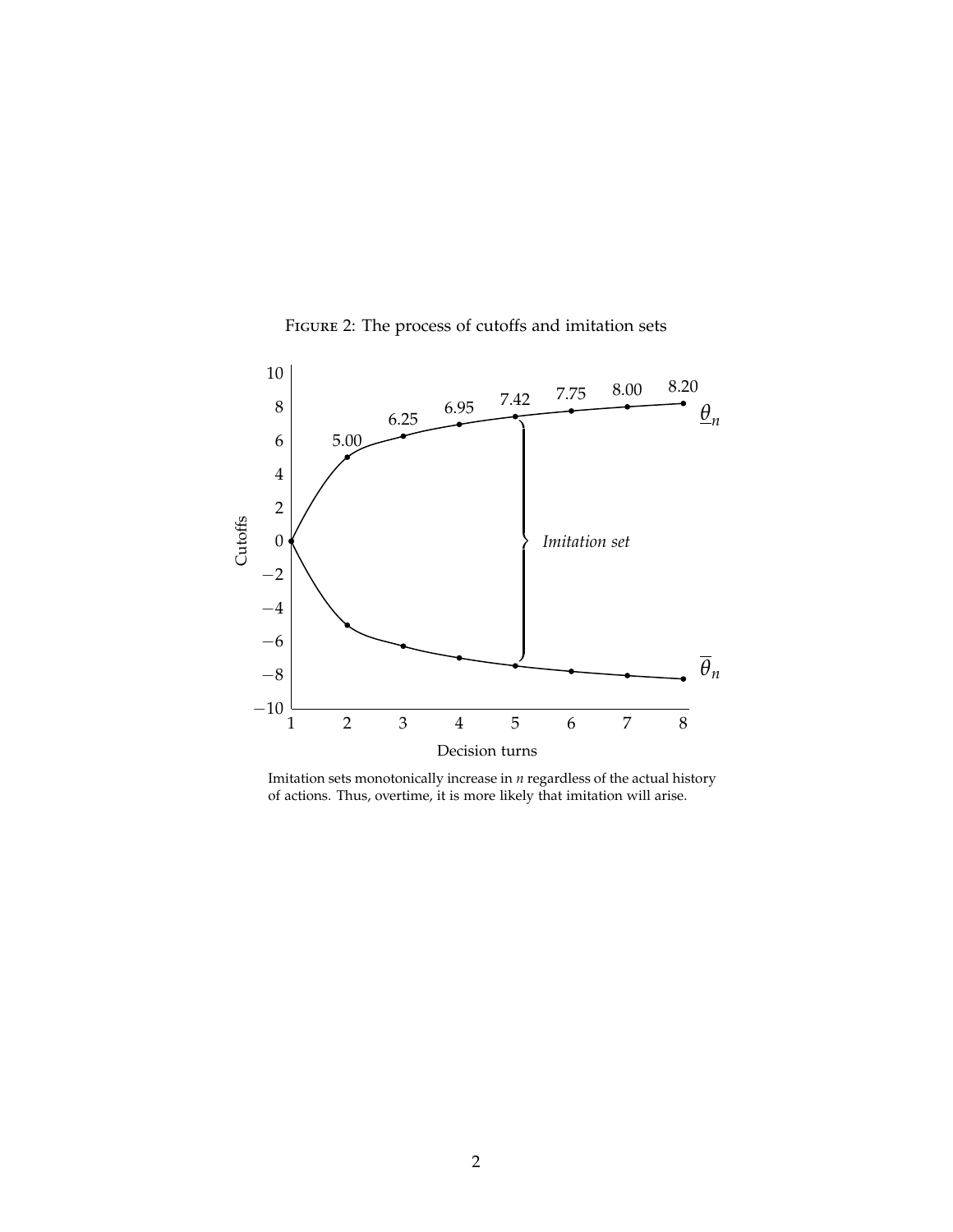

FIGURE 3: The distribution of contrary subjects

This graph shows the percent of subjects who disagreed with the observed action (advice) in fewer than two rounds, three to five rounds, and so on.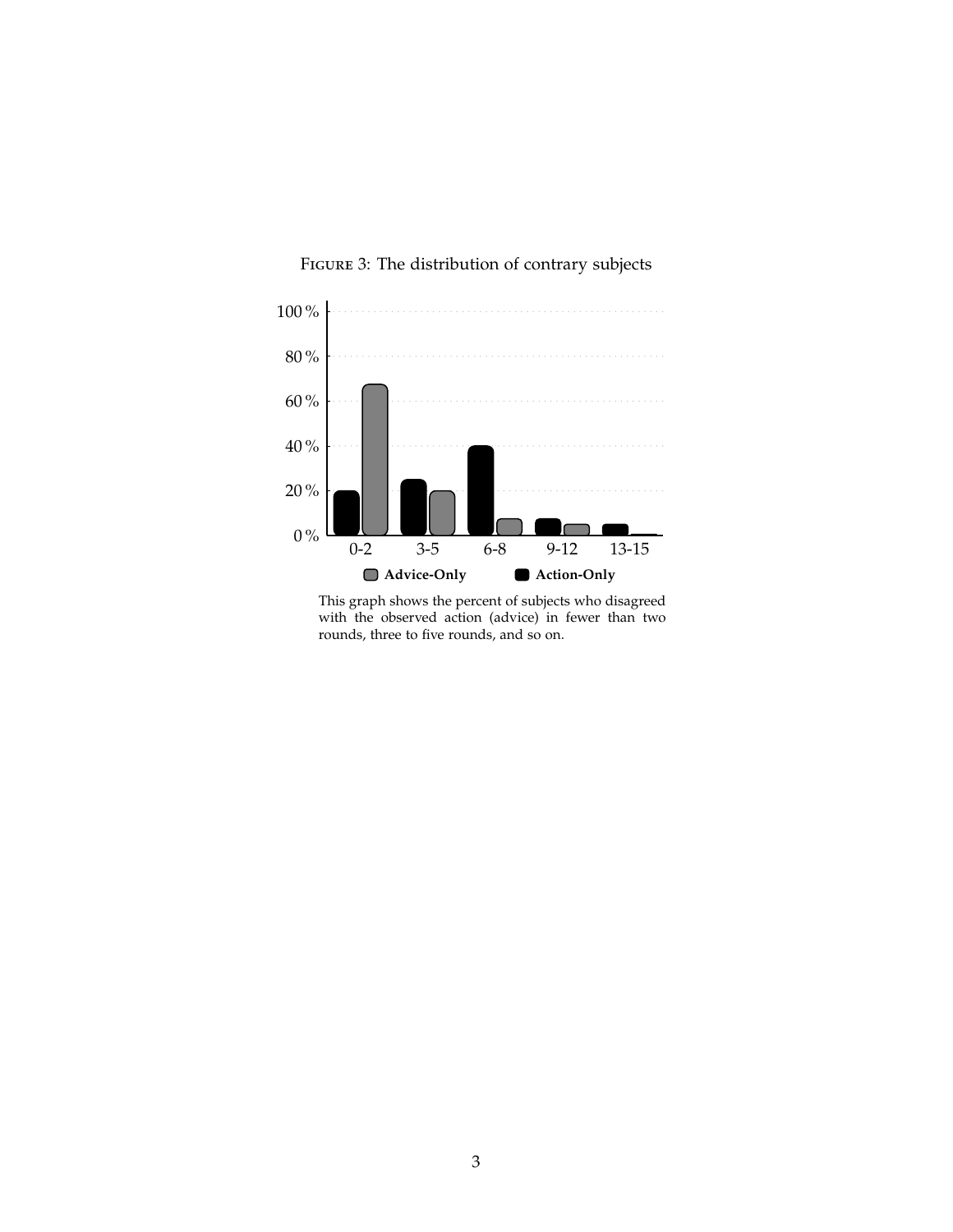

Figure 4: Mean cutoffs

This graphs shows the conditional means where the conditioning is done on whether the subject's decision was a concurring decision.



4B: Weakly Concurring Decisions

This graphs shows the conditional means where the conditioning is done on whether the subject's decision was weakly concurring (neutral decisions are included).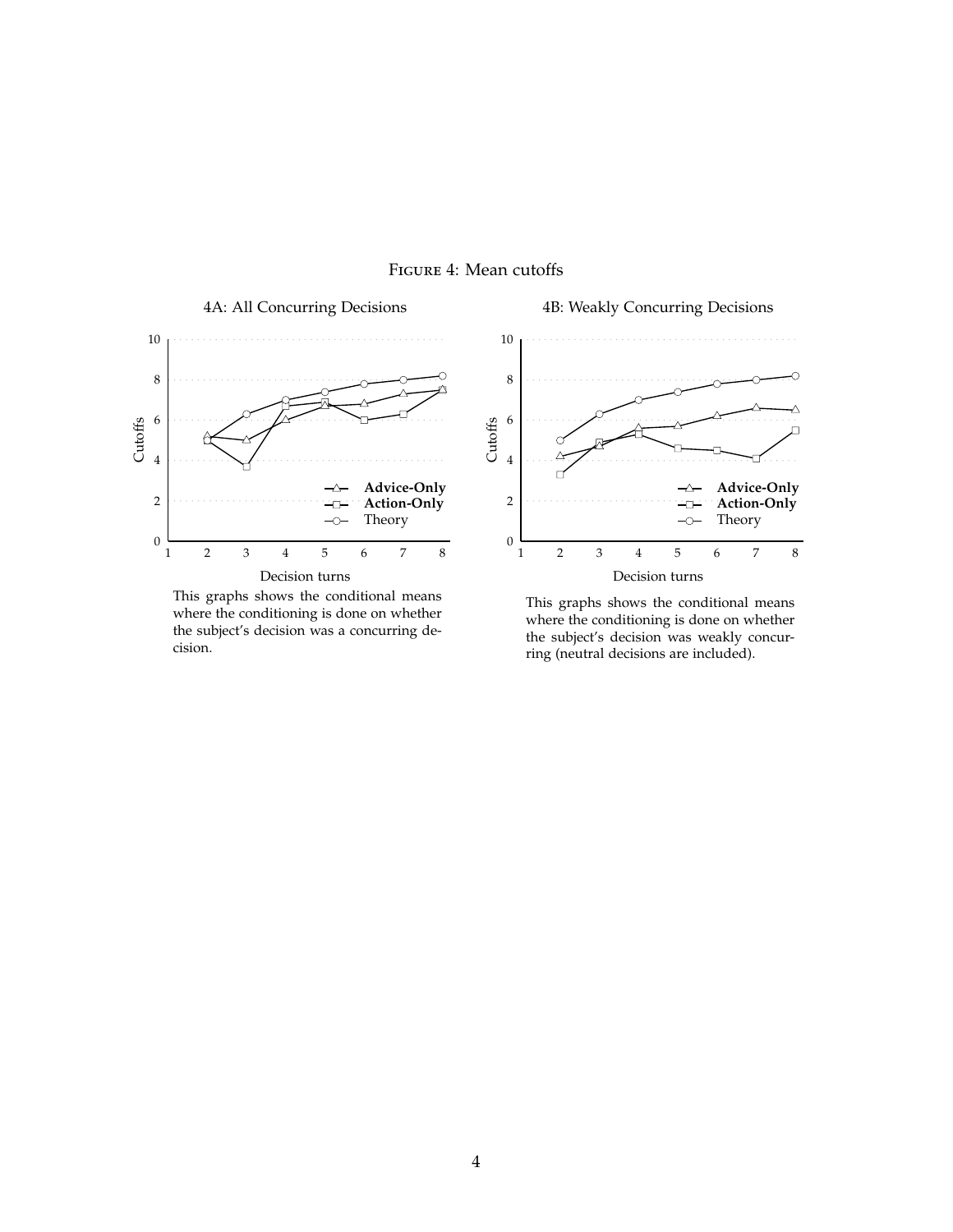

This graphs shows the absolute value of the distance between the cutoff chosen and that which would be set if the subject acted according to the theoretical cutoff rule (1), and between the cutoff chosen and zero (2).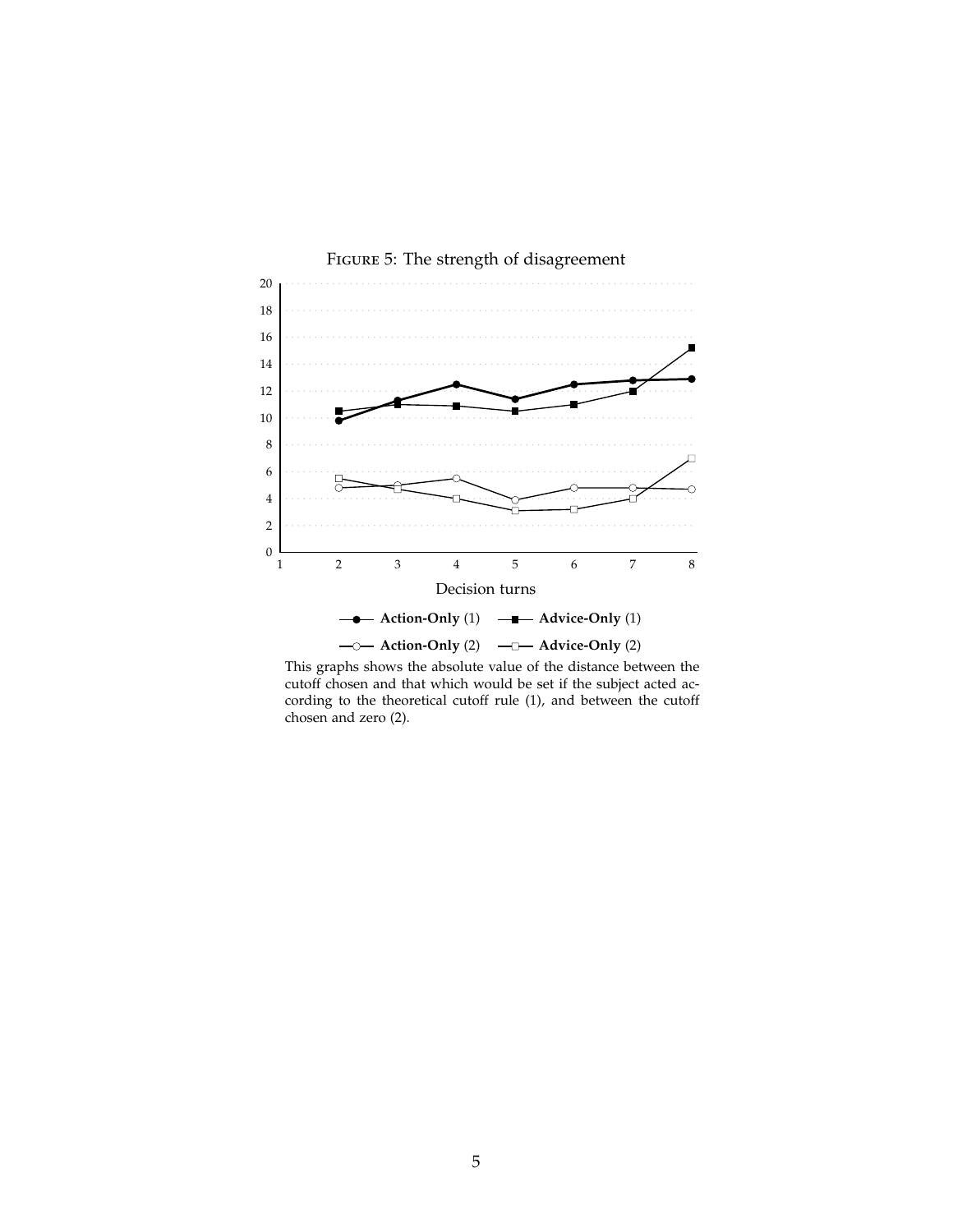

## FIGURE 6: Unconditional mean cutoffs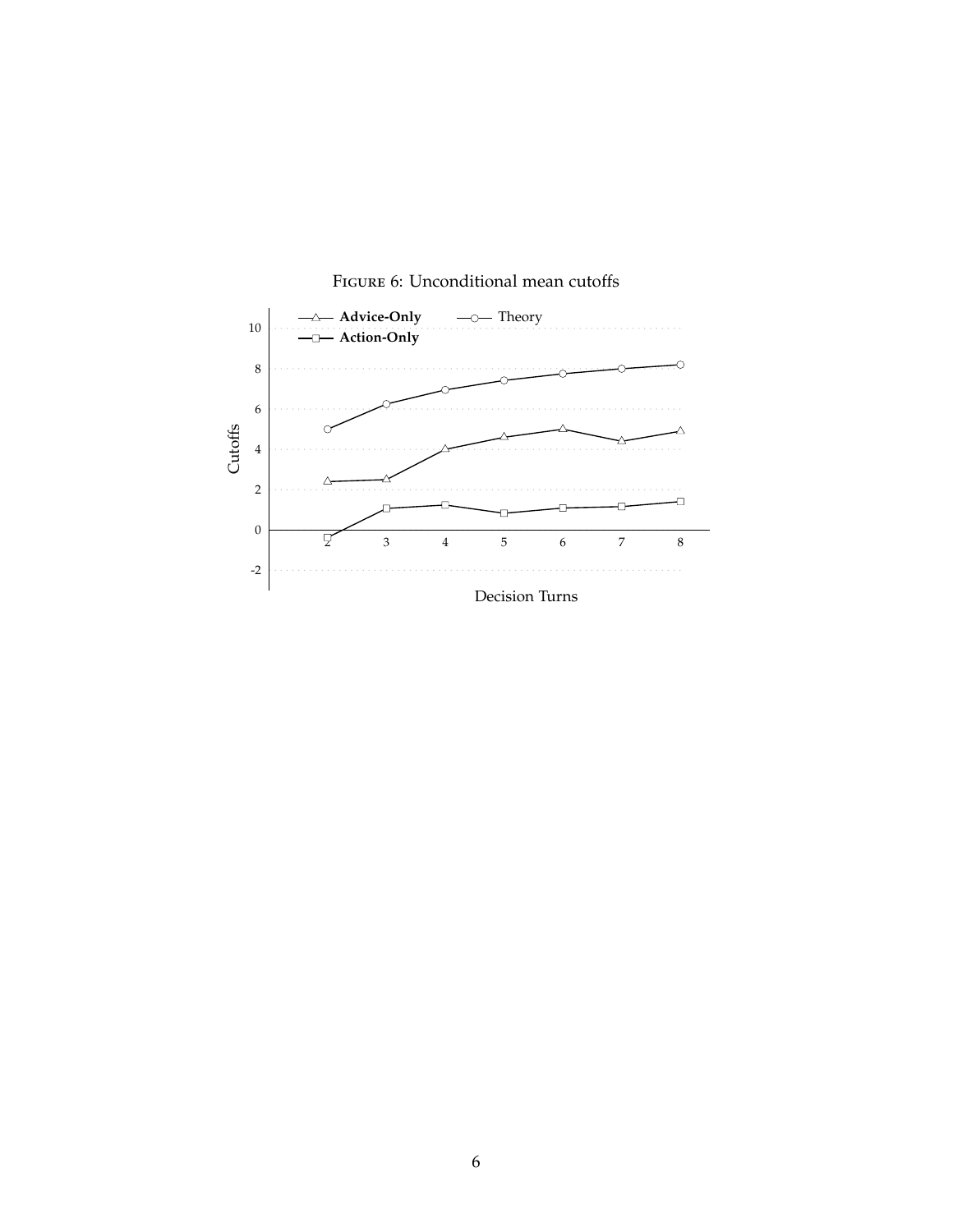

FIGURE 7: The distribution of contrary subjects

This graph shows the percent of subjects who disagreed with the observed action (advice) in less than two rounds, three to five rounds and so on.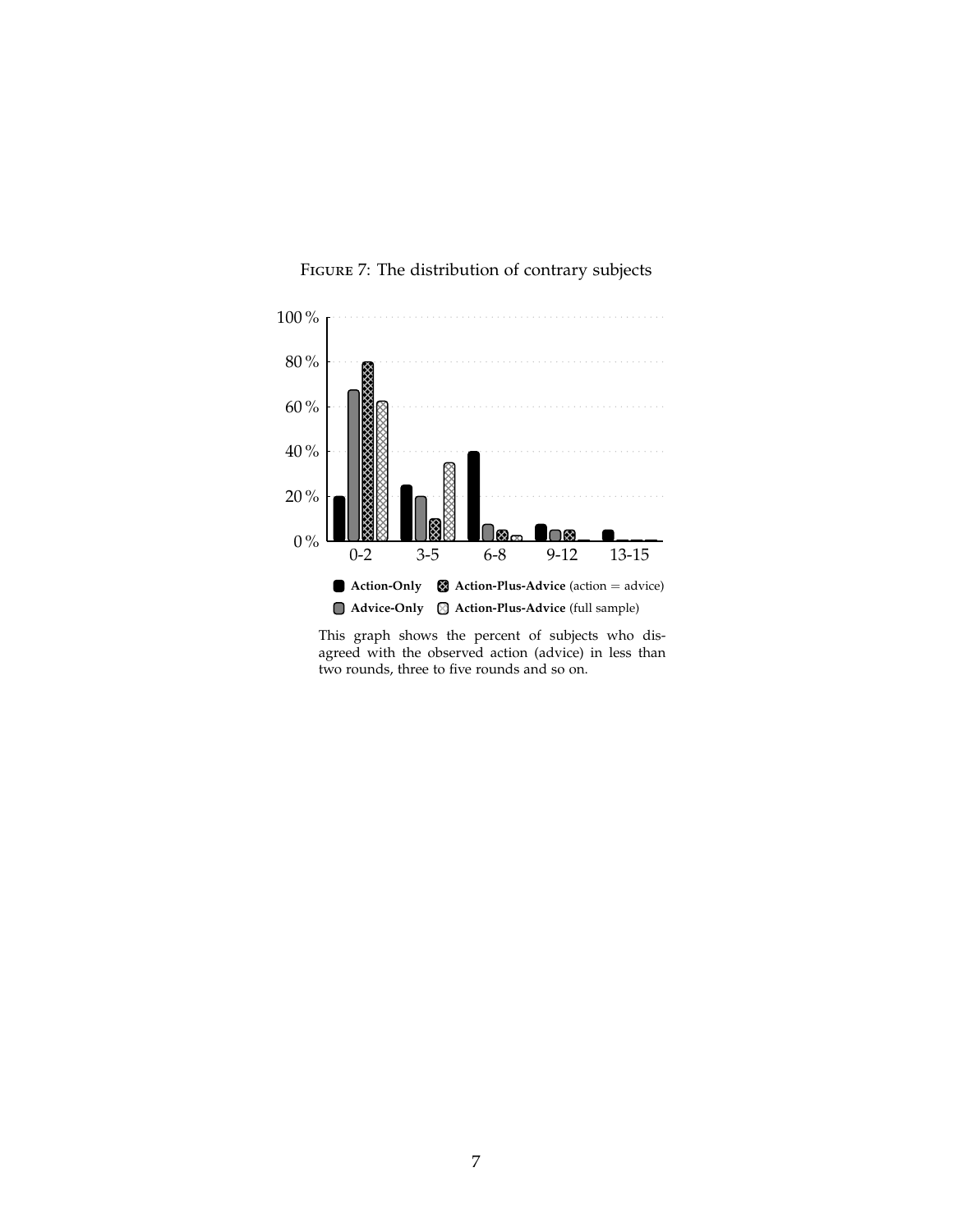

## FIGURE 8: Mean cutoffs